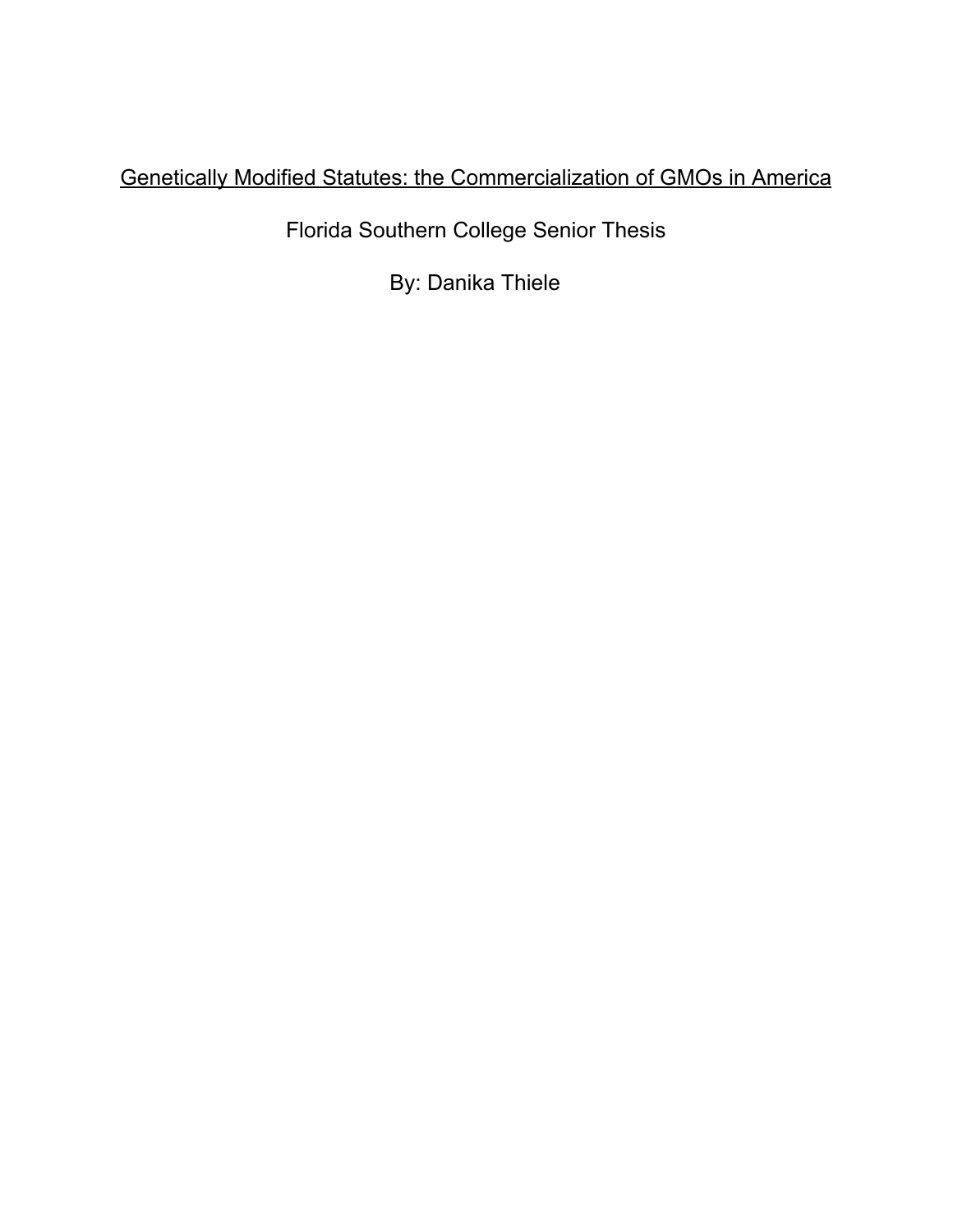## Genetically Modified Statutes: the Commercialization of GMOs in America

**Keywords**: GMO, opinions, evaluations, GM, controversial, branding, commercialization, legality, transgenic

## **Abstract**

*In a world of modern commercialism and proliferation of various branding techniques, agriculture often is overlooked in life's grand scheme. Often American assumptions regarding products and the actual informative labeling of said goods vary greatly. Genetically modified organisms (GMOs), though highly controversial, will soon be limited by Federal Department of Agriculture guidelines regarding labeling. As a country, the US has no concise guidelines for labeling GMOs. This study questions whether this is in conflict with the consumer's best interest, and if the American public believes they hold the right to know the processes involved in food production just as much as a food's calorie content. In this study, 100 participants were asked to complete an anonymous online polling survey composed of seven questions to gauge interest in GMOs, while a second, separate focus group of 47 participants answered qualitative questions in a group-discussion format. The study found there is currently a lapse between informing food labels and consumer awareness, and, specifically, that the majority of consumers believe they hold the right to know how their food was manufactured. The study also found that GMOs are not of major concern to most of the participants, and they are less crucial to buying habits than price and conveniency of products.*

### **Thesis**

The aim of this research is to investigate the American public's concern regarding genetically modified foods and their (lack of) labeling within the country. The study aims to find answers to the following questions:

● Do Americans perceive GMOs as "negative" or "bad"?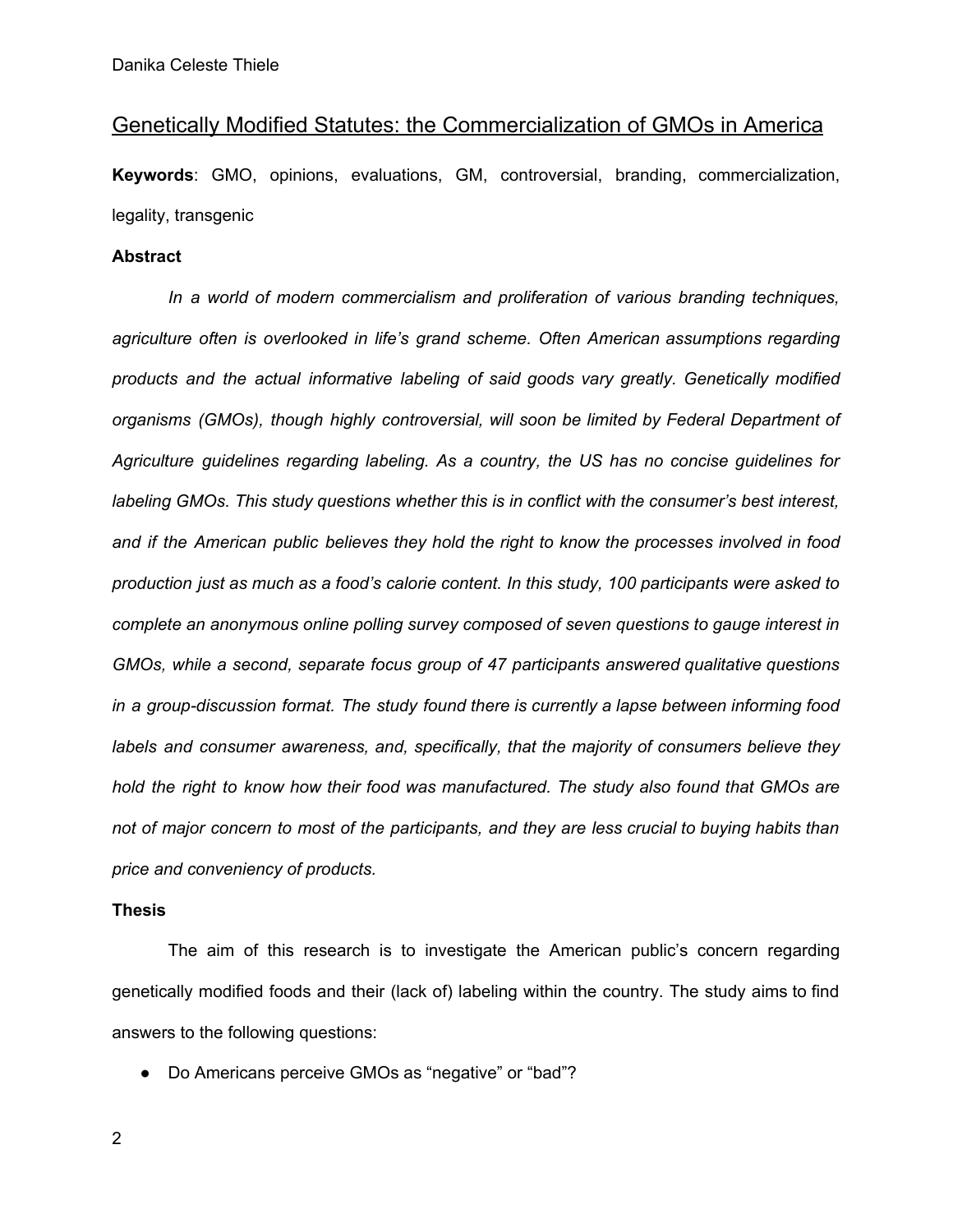- Does this perception affect their daily food choices?
- Do Americans believe they have a right to know if their foods are genetically modified?
- How can GMOs be marketed to promote understanding of the product/can this be done?
- Are Americans informed regarding GM-related news/policies?

## **Introduction**

The first GMO approved for commercialization was the Flavr-Savr tomato in 1994, which was accomplished by inserting an additional copy of the tomato's own gene to slow fruit softening and thus increase shelf life (Martineau and Gresshoff, 1997). Since that initial plant, over 181.5 million hectares of GM crops planted in 28 countries were reported in 2014 (James, 2014). The emergence of GMOs came with outright opposition (James, 2014), and the "right to know" was pursued by various organizations to establish a threshold of tolerance (James, 2014). World-wide, this threshold varies from 0 to 5% (James, 2014). Therefore, the presence of GM ingredients have the potential to be entirely controlled by competent American authorities with the ability to regulate GMOs based on gene traceability.

The argument to label or not to label genetically modified (GM) foods is one of the numerous issues shaping debates about modern biotechnology (Zainol et al., 2015). Though GM foods present numerous benefits in the current marketplace, modern biotechnology poses a threat to wary consumers' conceptions stemming from technological skepticisms and lack of information (Zainol et al, 2015). Many of GM's adversaries believe biotechnology to be "credence goods" that may harbor hazards that remain obscure and have potential to manifest long after irreversible damage has been caused (Zainol et al, 2015). These goods are engineered to express traits such as herbicide tolerance, insect resistance and abiotic stress resistance (Zainol et al, 2015).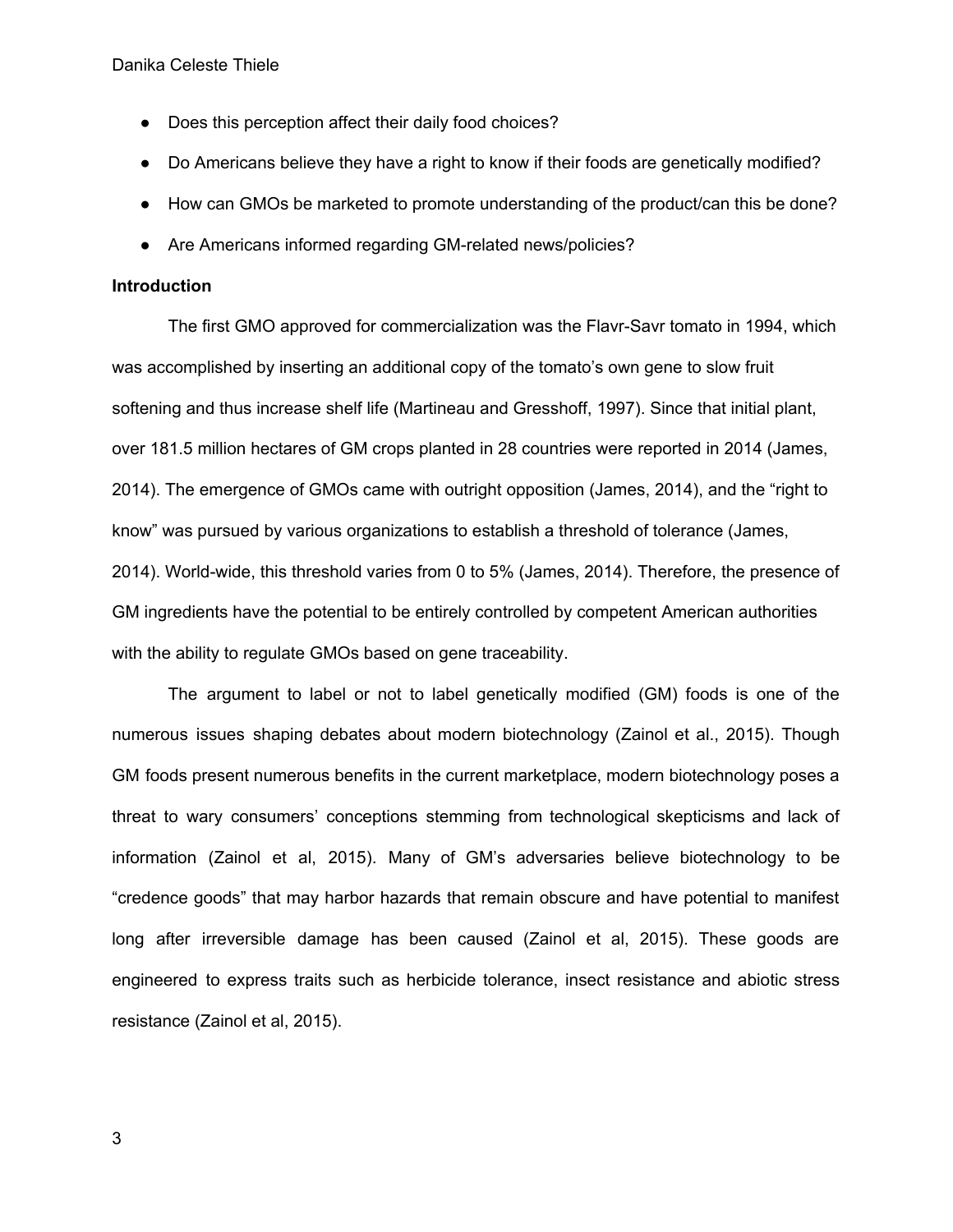Modern advances in biotechnology have enabled scientists to change the DNA of crops and other foods by precisely inserting one or more genes unrelated with the species, resulting in a plant or animal containing a varied amount of new genes. Other techniques like cell fusion, radiation and chemical mutagenesis fall under this broad umbrella as well, and all these processes are cause of concern that these changes may alter traditionally-grown crops in unforeseen ways (Yang and Chen, 2016). The original concern regarding GMOs was that of allergic reactions in people, which a 2005 review of allergen testing proved incorrect (Lehrer and Bannon, 2015). Another concern is that GMOs could cause horizontal gene transfer, or the transfer of one gene to another animal in a way not found in nature. However, studies disproved this concern as well, showing that the risk of horizontal gene transfer from GMO plants and animals is extremely low (Yang and Chen, 2016).

According to a broad scientific consensus, currently marketed GMOs are of no greater risk than conventionally-bred organisms (AAAS, 2012). In 2012, the American Association for the Advancement of Science publicly stated GMOs are no more detrimental to human consumption than the same foods containing ingredients from crop plants grown through conventional techniques (AAAS, 2012). GMO advocates support GM use to increase food production, arguing that the explosion of populations amongst all continents has created an exponential demand for food (Yang and Chen, 2016).

The U.S. Food and Drug Administration (2001) defines the term "genetically modified organisms" as "originally used by the molecular biology scientific community to denote a living organism that had been genetically modified by inserting a gene from an unrelated species." Because genes from unrelated organisms are not transferred naturally, biotechnology is utilized to create these "transgenic" organisms (U.S. Food and Drug Administration, 2001). Organizations studying the presence of GMOs in America estimate between 75-80 percent of all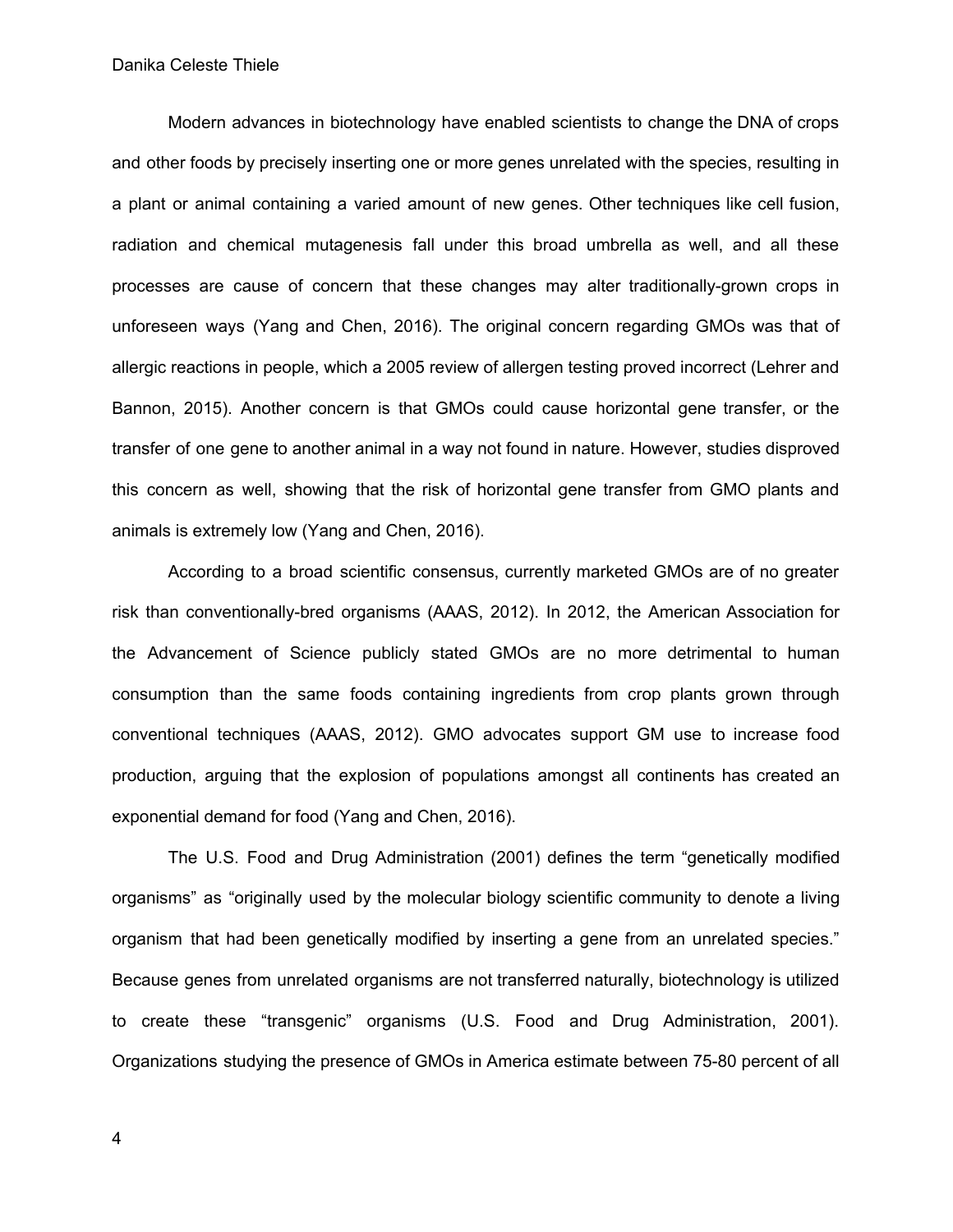packaged or processed food items available at supermarkets nationwide contain GMOs (Center for Food Safety: About GE Foods, 2014; Martin, 2013; Pew Initiative on Food and Biotechnology, 2005). A large contributor to this factor is the U.S. crop production. The U.S. cultivates the largest amount of GM crops in the world and many Americans rely heavily on both these crops and processed foods (GM crops: A story in numbers, 2013).

Weaving in and out of the domain of public concern, GM foods have been a persistent topic of discussion since their 1970 inception and eventual marketplace presence with the Flavr Savr (GM crops: A story in numbers, 2013). The outcome of genetic modification, the act of taking certain sections of genetic code from one organism and placing that gene in another for a desired effect, varies from plants' increased resistance to pests/pesticides to creating foods with altered nutritional values to crops with the ability to grow at a more rapid speed. These crops were introduced to both EU and US markets starting in the late 1980s (GM crops: A story in numbers, 2013). Western Europe was quick to limit the introduction of GM foods on the market (GM crops: A story in numbers, 2013), but American activists had mixed success combating the introduction of GMOs in the political sphere (Ruth et al, 2016).

Just a couple decades after the introduction of GM crops, in 2012, 174 million hectares of farmland worldwide were devoted to their growth (GMO Compass 2014). This is equivalent to the total amount of arable land within the US at that time (Trading Economics 2014). GM plants account for roughly 93 percent of soybeans, 90 percent of maize, 95 percent of sugar and 90 percent of cotton produced in the US (Schurman et al, 2003). Despite this prevalence, differing state regulations within the country have lead to divide and confusion regarding the foods and their production (GM crops: A story in numbers, 2013). These differences range from the unlimited production of unlabeled GM crops to the outright ban of their production and sale.

## **Literature Review**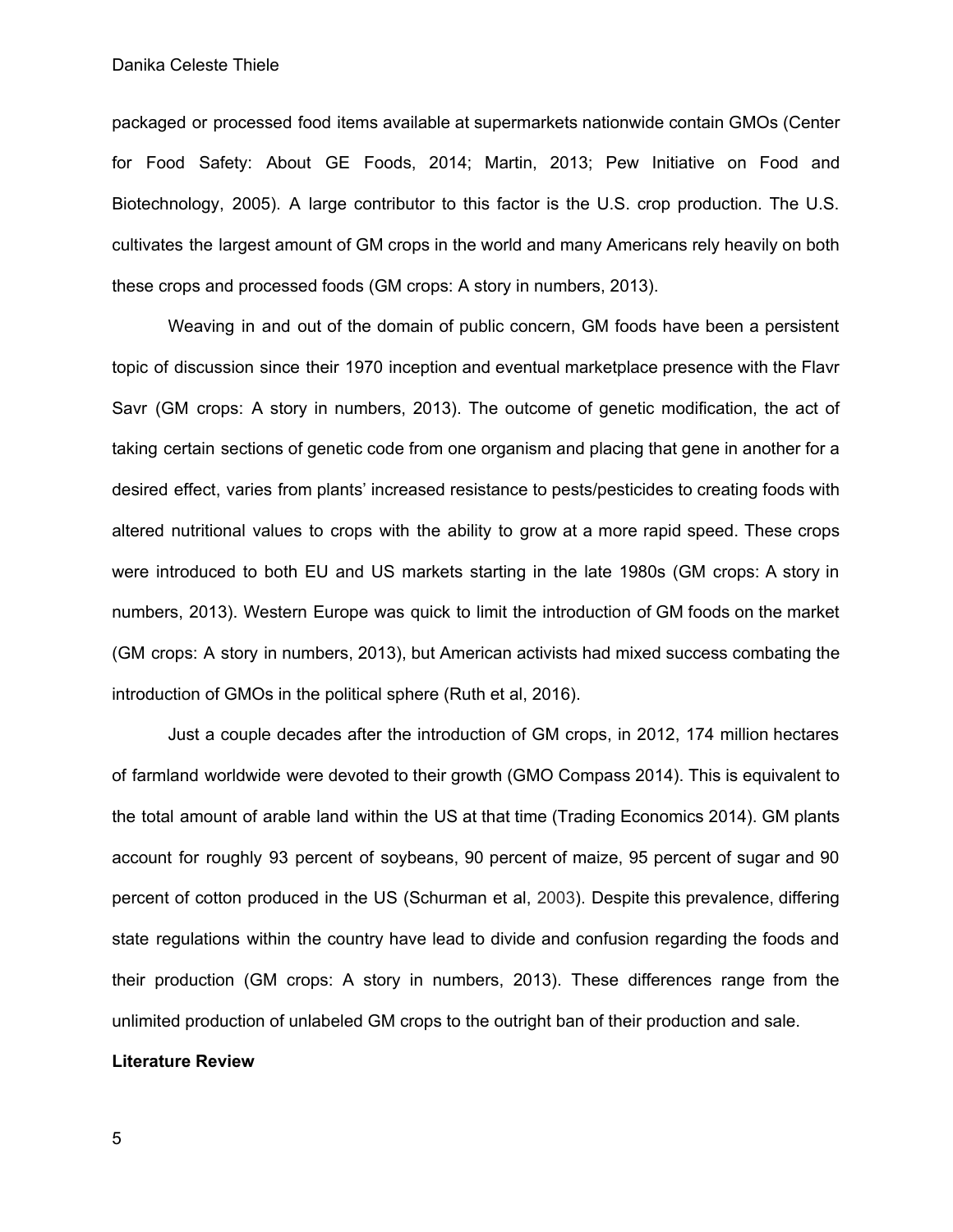The dispersion of wealth in America echoes American populations seeking out "better for you" foods. According to a study by "Nutraceuticals World," consumers said buying local (37 percent), organic (33 percent) and non-GMO (30 percent) are all important factors to them when shopping for food (More Americans Embracing Plant-Based, Organic & Non-GMO Foods: Dairy Alternatives Ranked as the Favorite 'Better-For-You' Food, 2016). Price, cited by 64 percent, is the largest reason consumers hold back from purchasing new foods. Concerns about taste and texture ranked second and lack of store availability, third. Approximately one-third responded that they were willing to pay an additional \$2.00 or more for foods thought of as better-for-you, like GMO-free and organic (More Americans Embracing Plant-Based, Organic & Non-GMO Foods: Dairy Alternatives Ranked as the Favorite 'Better-For-You' Food, 2016).

America's perception of "natural" foods vary. Consumers today equate natural and/or stereotypically "clean" foods and products with a healthier lifestyle (James, 2014). With an influx of advertising communications through social media and other outlets, consumers have more power to hold companies accountable when it comes to the transparency of both ingredients within products and the manufacturing practices used to produce them. Now, more than ever, consumers are basing purchases off a more "value" driven perspective (More Americans Embracing Plant-Based, Organic & Non-GMO Foods: Dairy Alternatives Ranked as the Favorite 'Better-For-You' Food, 2016). One in two consumers have cited "brand that I trust" as a top factor in purchase decisions (James, 2014). Truthful labeling is a vital way to build consumer trust, as people shop according to values based on product and ingredient factors. GMOs are one of the most widely-debated labeling topics and a forefront issue among over 8 in 10 healthy-lifestyle consumers (More Americans Embracing Plant-Based, Organic & Non-GMO Foods: Dairy Alternatives Ranked as the Favorite 'Better-For-You' Food, 2016) although many product labels do not yet clearly identify their presence.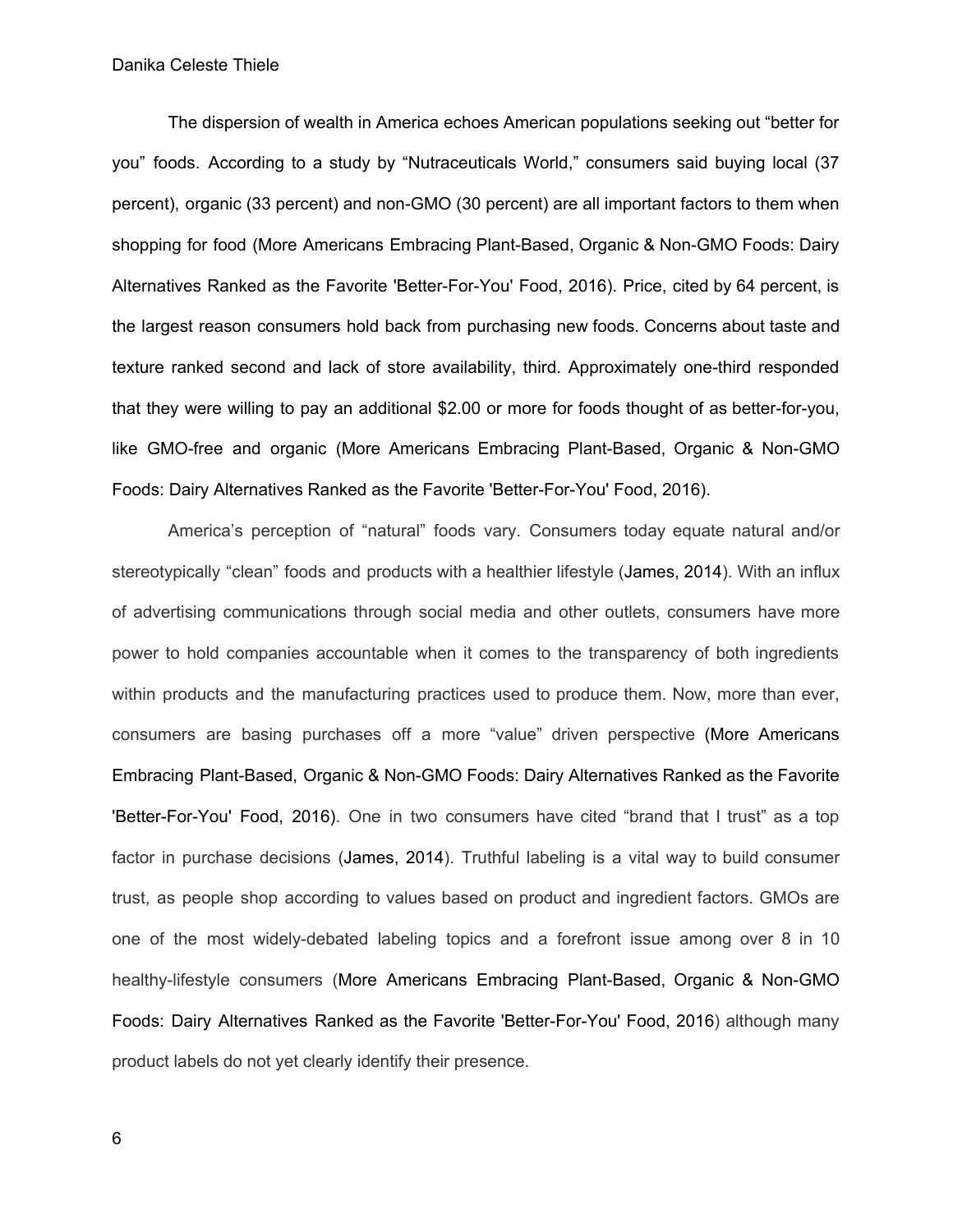Although humans have been modifying the genomes of plants and animals for thousands of years utilizing conventional breeding techniques, the introduction of transgenic food has created a unique, unprecedented situation within human history: a conflict every nation must grapple with in roughly the same time frame. This grappling exists at sub-national, national and supranational levels. Currently, 28 countries grow GM crops and 64 countries mandate GM labeling (Healthy Conscious [Consumers](http://marketlohas.weebly.com/views-blog/healthy-conscious-consumers-shop-values-seek-non-gmo-and-food-transparency-according-to-our-2015-market-lohas-mambotrack-survey) Shop Values, Seek Non-GMO and Food [Transparency,](http://marketlohas.weebly.com/views-blog/healthy-conscious-consumers-shop-values-seek-non-gmo-and-food-transparency-according-to-our-2015-market-lohas-mambotrack-survey) 2015). A minority of countries including Zambia, Syria, Bhutan, Peru and Benin all completely restrict the production, importation and use of GM products country-wide (James, 2014).

Numerous controversies increased public awareness of GM foods within Europe, including the introduction of a bovine growth hormone in England. Mad cow disease lowered European trust in the government's regulations on food (James, 2014). Combined with Monsanto's ultimate decision not to label soybeans as GM at the product's inception and their overall "bullish approach to the introduction of their products in Europe" (Popek and Halagarda, 2017), Europe's wide distaste expanded to the company itself. In reaction to Monsanto's onset of products within Europe and with aid from labeling regulations, activists boycotted GMOs and genetically modified products sans labels were more or less extracted from the continent.

As described by international agribusiness scientists Schurman and Munro, the conflict of GMO legislation arises between activists and agribusiness defined by their "lifeworlds," two different ways of "looking at the world that are in this case mutually exclusive"(Schurman et al, 2003). The "lifeworld" of biotechnology, the stance often adopted by scientists and researchers, is deeply rooted in the belief that scientific research is key for human advancement. The arguments on the side of biotechnology are that GMOs have proven safe for consumers, have aided the reduction of worldwide hunger and that GM crops improve the lives of farmers.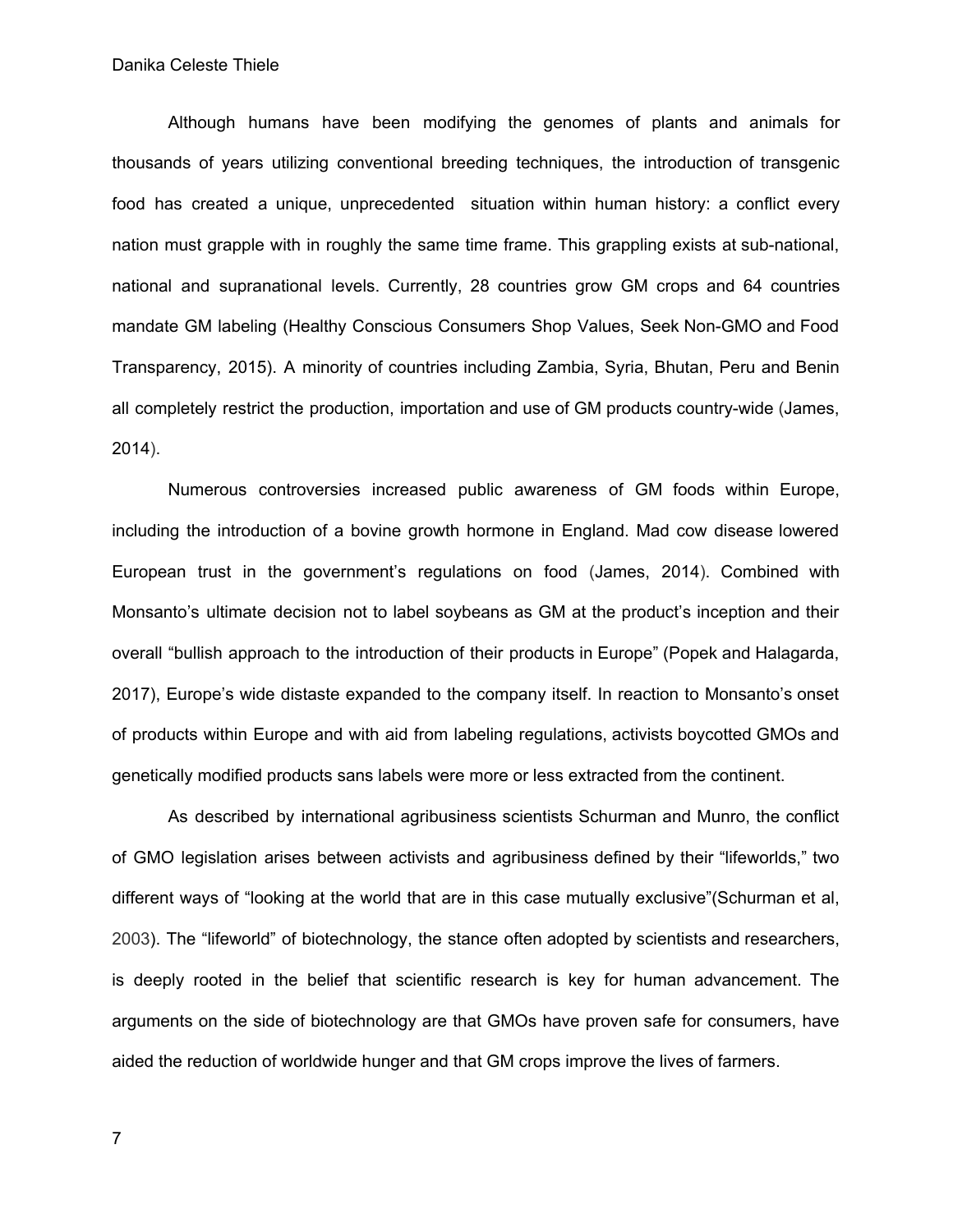The other "lifeworld" of American anti-GMO activists is spurred by fear and skepticism for science and profit-driven progress. The activist roots against GM foods were based on concerns regarding the Global South's exploitation, capitalism and the environment. Activists criticize possible effects on diminishing biodiversity, unknown health impacts after long-term consumption and the economic effects on farmers and small businesses. These anti-GMO groups often ally themselves with consumer advocacy groups concerned with the right to know what they are consuming, battling large-scale corporations in the process (Popek and Halagarda, 2017).

Consumer criticism has deeply affected major companies as recently as June 7, 2016. In 2014, General Mills removed all GMOs from their original Cheerios and Chobani pledged to work towards non-GMO feed for its dairy cows (Schurman et al, 2003). In 2015, Hershey's removed genetically engineered ingredients from "Kisses" and milk chocolate bars, Hellmann's offered non-GMO mayonnaise options, Similac introduced a non-GMO infant formula and Campbell's released several organic and non-GMO products including organic soups and goldfish crackers (Green America: The Tipping Point Is Here On GMOs, With 10 Major Companies Shifting To Non-GMO Products, 2016).

2016 saw the introduction of GMO-free hummus from Sabra Hummus and non-GMO infant formulas from Enfamil and Nestle (Green America: The Tipping Point Is Here On GMOs, With 10 Major Companies Shifting To Non-GMO Products, 2016). These major food companies, along with countless others, understood the tremendous consumer demand for such products and chose to change their products to satisfy this demand. Campbell's was the first major packaged food company to voluntarily clearly label GMOs on their packages. Kellogg's, Mars, General Mills, Con Agra and Del Monte have all committed to label products made with GMOs (Green America: The Tipping Point Is Here On GMOs, With 10 Major Companies Shifting To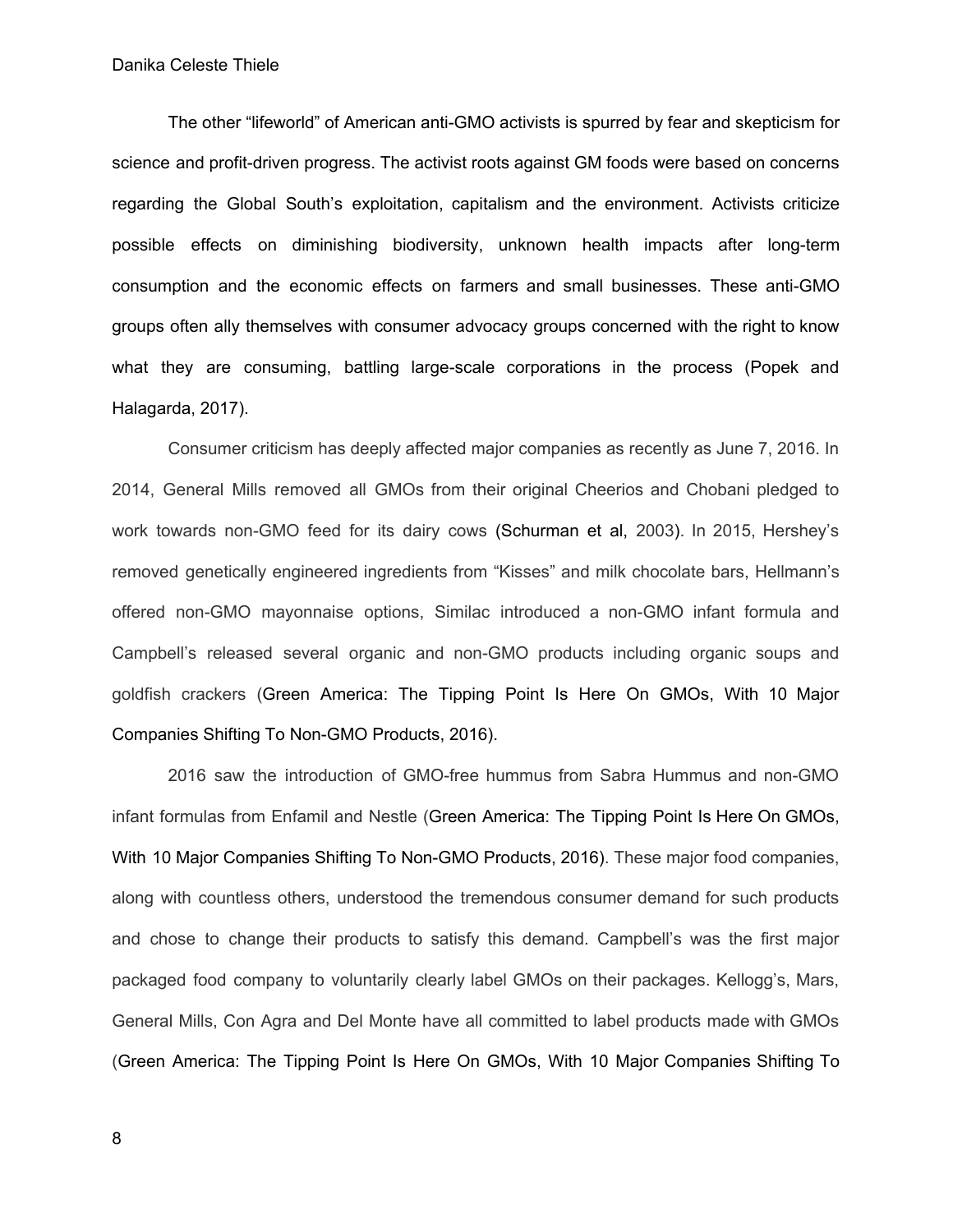Non-GMO Products, 2016). Although there is no clear current legislation regarding labeling, these companies chose to specify genetically modified ingredients to meet consumer interests.

On March 3, 2016 Paul Norman, President of Kellogg North America, issued this statement on GMO Labeling:

At our core, Kellogg believes in transparency and that people should know what's in their food and where it comes from...As a company that sells food in every state, we know that an inconsistent patchwork of labeling laws like the one that goes into effect July 1 in the State of Vermont is confusing and will increase grocery costs for American families and our business.

We will continue to strongly urge Congress to pass a uniform, federal solution for the labeling of GMOs. In fact, we believe an agreement on one is achievable. But until a federal solution is reached, and in order to comply with Vermont's labeling law, we will start labeling some of our products nationwide for the presence of GMOs beginning in mid-to-late April. We chose nationwide labeling because a special label for Vermont would be logistically unmanageable and even more costly for us and our consumers...We also believe that the food industry should move beyond a debate about labeling and instead engage in a more constructive dialogue about the important role biotechnology can play in the future of food and in feeding a growing population around the world ("Statement from Paul Norman," 2016).

As more and more companies evaluate their labeling of GMOs, particularly if this labeling may prove advantageous to the manufacturer, the pressure for labeling standards in the US has increased greatly. Currently within the US, American-produced GMOs are currently regulated and monitored by three governing agencies: the Food and Drug Administration (FDA), the Department of Agriculture (USDA) and the Environmental Protection Agency (EPA). This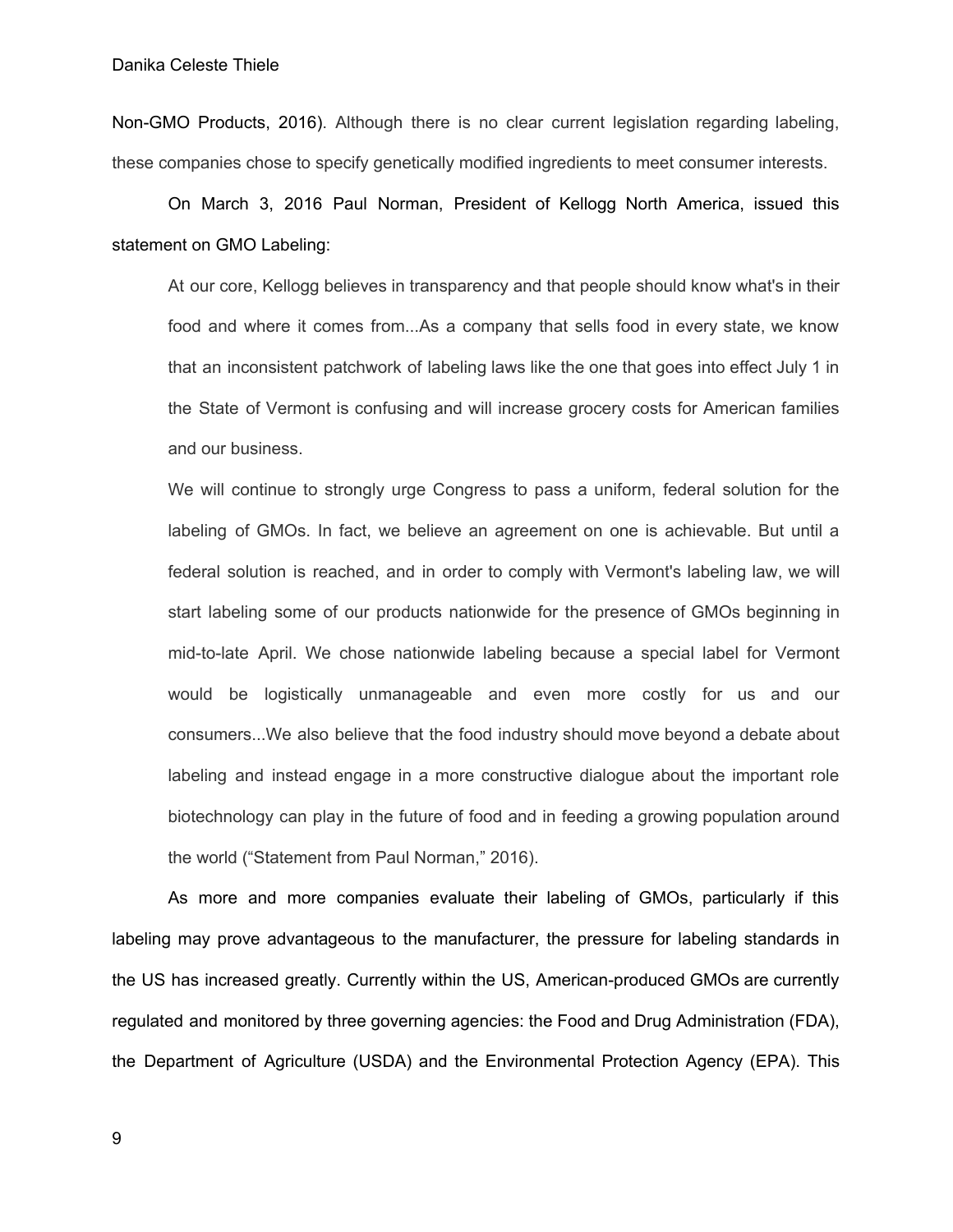shared power has given rise to confusion regarding regulatory roles, as each agency has differing opinions in procedure. While the FDA is responsible for regulating nutrient content and the production of GMOs, the USDA oversees the safety and completeness of test fields used by bioengineering companies to test their new strands. The EPA's role is to regulate any GM plants that contain pesticide-related genes and determines the effects genetically modified plants may have on the overall environment. Food is evaluated for toxicity and direct health effects, tendency to cause allergic reactions in humans, proteins synthesized by new gene(s), nutritional effects caused by genetic modification and any unintended effects from gene insertion (Davidson and Tish, 2014). There is no standard for holistic, scientific testing and regulation of foods by one agency.

The European Union (EU) regulates GMOs through an extrapolated application procedure resulting in a single approval for GMO cultivation, use in human foods and use in animal feeds. The European Food Safety Authority (EFSA) is responsible for risk assessment of GM crops, and their report is then evaluated by at least two more commissions and committees before any form of approval can be granted. In Australia, the Office of the Gene Technology Regulator (OGTR) is responsible for overseeing all GMOs and genetically modified products. GM foods must undergo a safety assessment by Food Standards Australia New Zealand (FSANZ), a government agency, before they can be sold anywhere within Australia or New Zealand (Davidson and Tish, 2014).

One major difference between the regulation of GM foods in the United States and the EU is within each nation's approach to labeling requirements. Precautionary measures to protect human health are often applied in what could be described as "precautionary" in principle. In the United States, labeling of GMFs is voluntary by brand, and the decision to label a food as genetically modified is left up to individual companies. This, however, may change in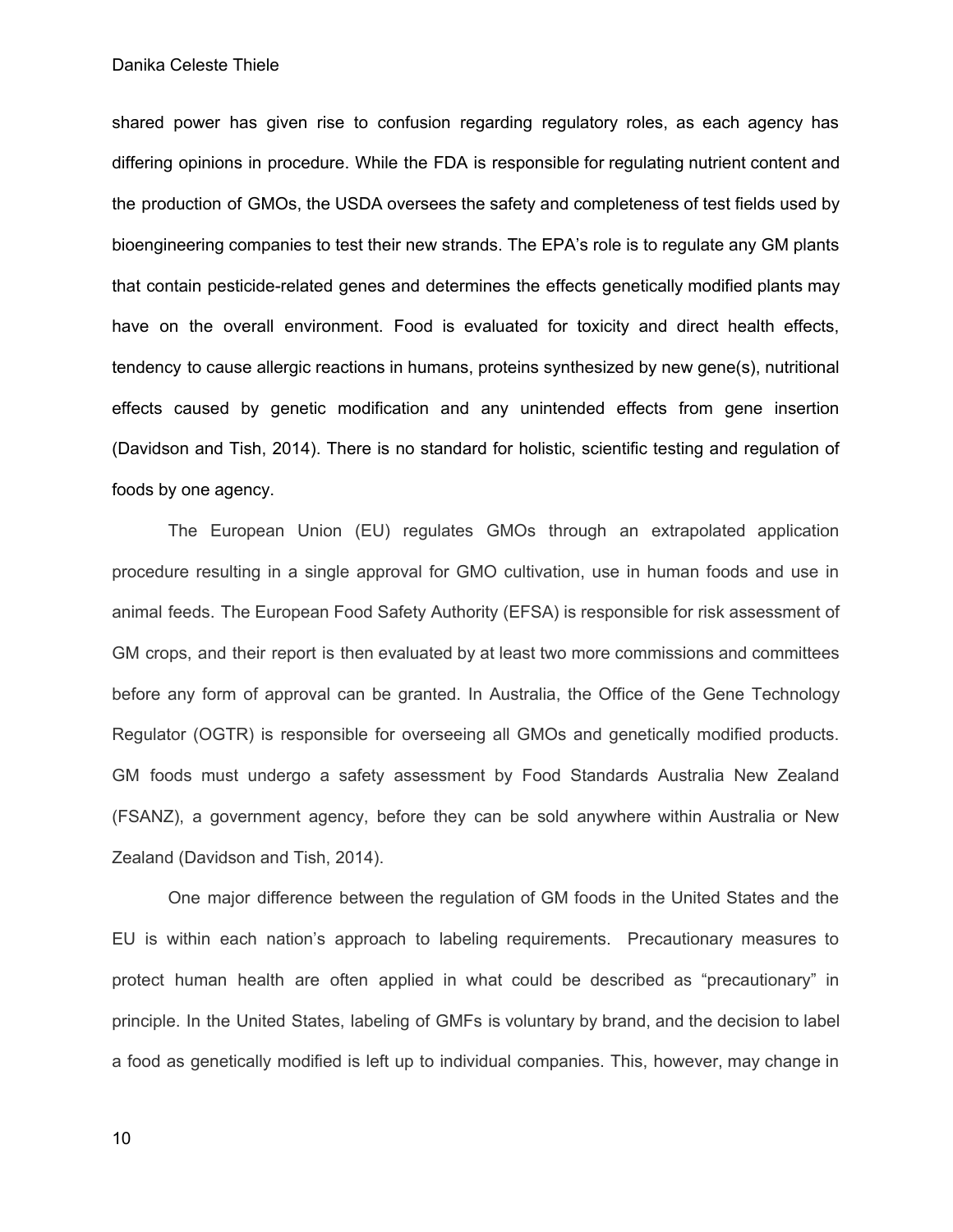the future. A proposition (citizen-originated law) was put to a vote in November 2012 that required all GMOs to be labeled as such if sold in the state of California. The law did not pass, echoing Vermont's attempts for state-wide labeling. In the EU, labeling of GMOs is mandatory. Other differences between the EU and the US involve tracking GM through the production process to prevent unintended contamination.

Unable to find effective regulation, American law has been inconsistent regarding GM labeling. In 2014, Vermont became the first state to require mandatory GM labeling throughout its borders. Connecticut and Maine followed suit, passing GMO labeling laws to go into effect once neighboring states passed similar laws. In response to these statewide efforts, Representatives Mike Pompeo (R-Kan.) and G. K. Butterfield (D-N.C.) introduced federal legislation. This recent ruling on July 29, 2016 saw President Obama sign into law a bill, H.R. 1599, that killed Vermont's popular yet controversial Act 120 requiring clear, easy to read GM labels on food packaging produced within and shipped to the state. In addition, this bill also pre-empts labeling laws in Connecticut, Maine, Alaska and seed labeling laws in Vermont and Virginia. It was meant to prevent other states from adopting similar legislation in the near future, a blockade for dissemination and discrepancy between state legislature.

Pompeo's "Safe and Accurate Food Labeling Act of 2015" imposes a relatively weak labeling requirement without penalties for noncompliance. By giving companies the option to include QR codes of 1-800 numbers on packages, companies are granted the privilege of disclosing the information in a manner more hidden than most consumers would deem successful. The bill itself imposes a timeline for the USDA, which will have two years to draft guidelines for the law. It also makes it harder for companies to voluntarily disclose the presence of GMOs, and does not impose a strict set of guidelines for labeling.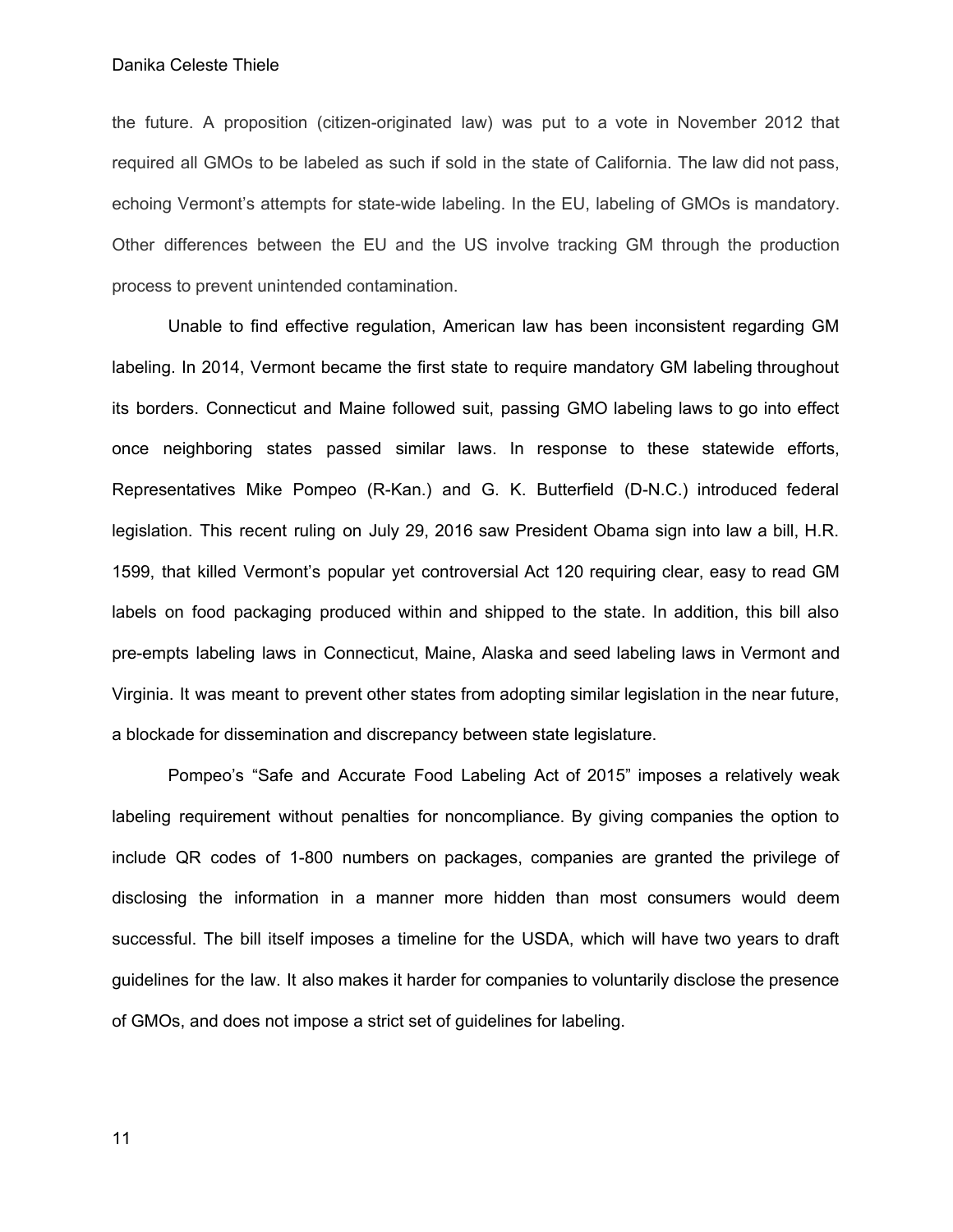Although hard, science-backed research has yet to produce conclusive results, science-based precautionary measures should be in place to protect American's human health. The public should have knowledge of potential dangers associated with their food, and credible scientific evidence should deny or support these dangers. Protective measures should be updated as relevant science advances, and policies should change to reflect these advances. Toxic food products should not be placed on the market in America. Science has progressed so much within the past forty years that uncertainties we had when first developing GMOs should no longer be prevalent within American policies. The problem is that regulations have not been scientifically updated, and the American public has not been well represented because of this.

In cases of scientific uncertainty, America needs to take precautionary action. Legislation based on the current status of science, a constantly expanding field, needs to contain inbuilt mechanisms for revisions in response to increased knowledge. Risk analysis, management, communication and governance are needed to address the impact of GMOs on health, safety and environmental risks and business risks arising from the continuous development of new biological technologies.

## **Methodology and Results**

Researchers conducted an anonymous online polling survey of 100 participants varying in age from high-school to retirees. These participants ranged from college-aged students to retirees, were within the researcher's social stratas and completed the survey online. The majority (72 percent) identified as being within the 20-30 year age group. 16 percent identified with being "over 25 years of age" and 12 percent responded as being under 20 years old. This survey consisted of seven questions, all multiple choice with one fill in the blank. The last polling question was entirely open answer.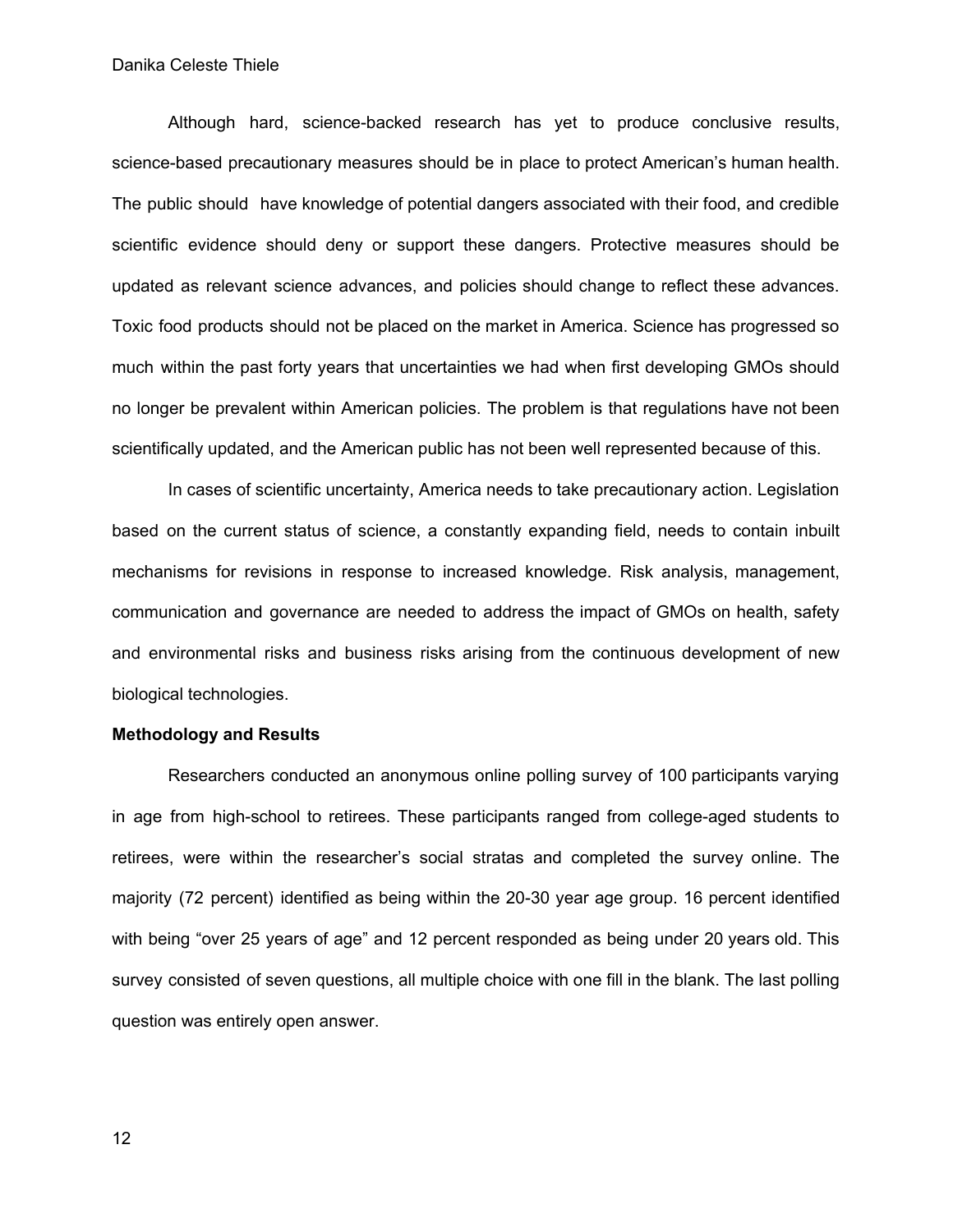

What is a genetically modified food?

Over half (52 percent) answered that transgenic crops are "altered genetically in a lab setting," while 35 percent responded GM foods are "crops and animals farmed specifically for superior genetic structure." Zero participants responded that they had no previous knowledge of GMOs, while 9 percent answered they have too little knowledge of GM food to know the definition of what a GMO is. While GMOs are altered genetically in a lab setting, it is interesting to see the results that over one-third of the participants regarded this alteration as positive, making the food superior to that of more organically produced foods.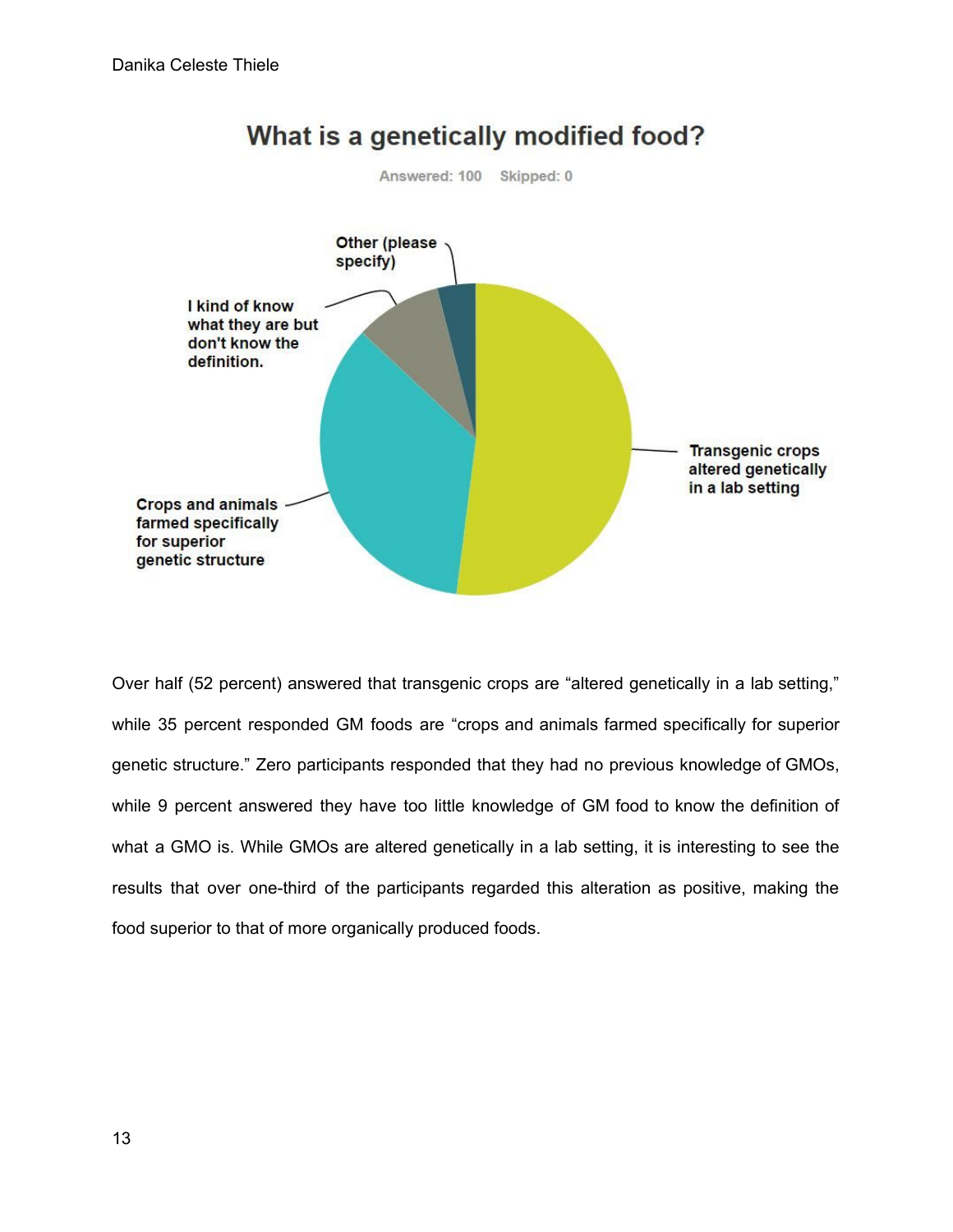

Do you consume genetically modified foods?

When asked if they eat GMOs on a regular basis, the participants answered 58 percent saying "yes, on a regular basis" and 34 percent responding that they "try to eat organic when possible." Seven participants responded that they have no idea where their food comes from, and one participant responded that it is not something they look for while disseminating between food products. This polling question was meant to gauge consumer interest in regards to organic foods juxtaposed with anti-GM sentiments.

This particular question highlights the idea that consumers are generally concerned with eating organically and avoiding GM foods, but this concern is not entirely a priority. These results undermine the concerns of major food corporations doubting the need for GM labeling because it would be detrimental to their business. Although some participants are concerned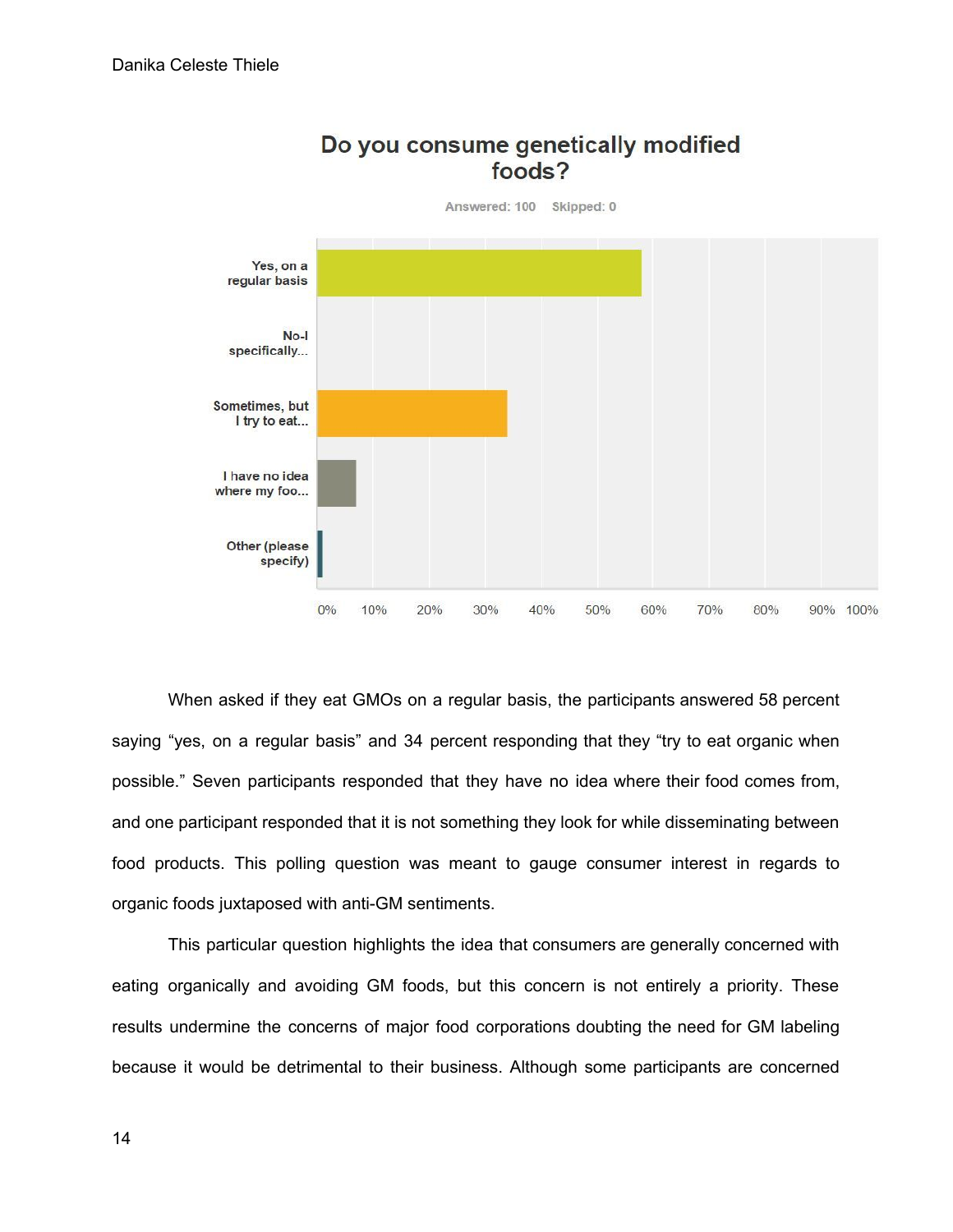with GMOs, these results prove that it is not a high enough priority when juxtaposed with price and conveniency to prove a real concern to the average American consumer. Over half the respondents are aware of their GMO consumption and unabashedly revealed this within the poll.



Are genetically modified foods bad for you?

A third, more direct question asked the participants if "genetically modified foods (are) bad for you?" Over half (52 percent) the respondents answered that there is "no proven scientific evidence saying they are." The other 48 percent was more split with this answer, with 24 percent responding "yes-there is no significant scientific data saying they are not" and the remainder responding that they don't know the answer and don't spend time thinking about it. These results are interesting because they are so split. Though half of the respondents believe transgenic foods are not "bad" for the population, a quarter responded that they are indeed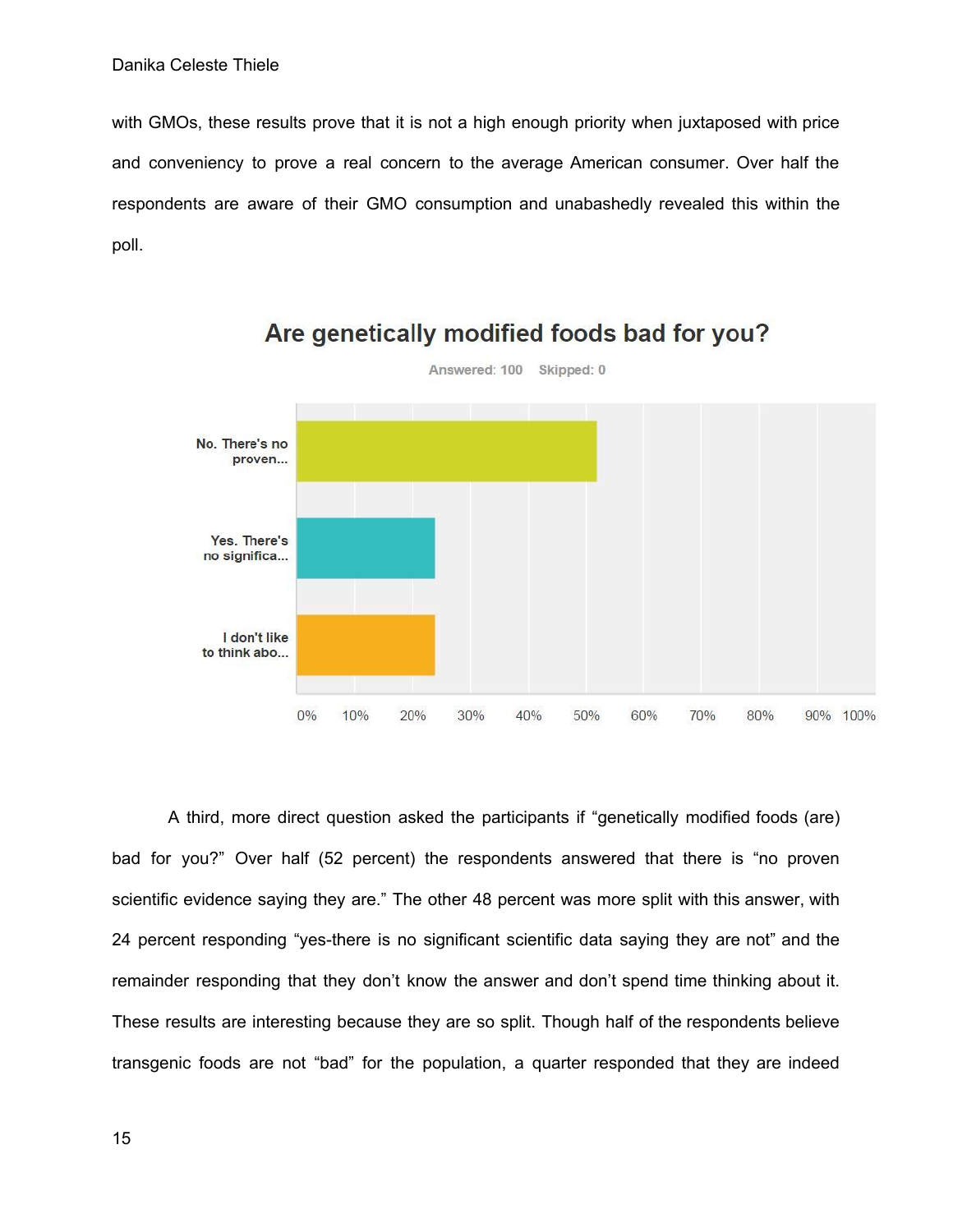"bad" and another quarter responding they are unsure. These split opinions are the result of varying amounts of research by participant. While some of the polling audience was more attuned to and aware of scientific literature regarding GMOs, much of the audience in both the poll and focus group represented a large portion of the country and were unaware and therefore wary of genetically modified foods and the science behind them. The responses to this question echo the deafening disconnect between science-based thinking and consumer wariness, highlighting the differing views within American society and scientific illiteracy.



## Have you heard of Vermont's Act 120?

Answered: 100 Skipped: 0

In regards to information-based news pieces regarding GMOs, a definite majority (79 percent) of the participants responded they have not heard of Vermont's Act 120. Only 5 of 100 responded that they knew of the act and "it interests me." Five responded that they knew what it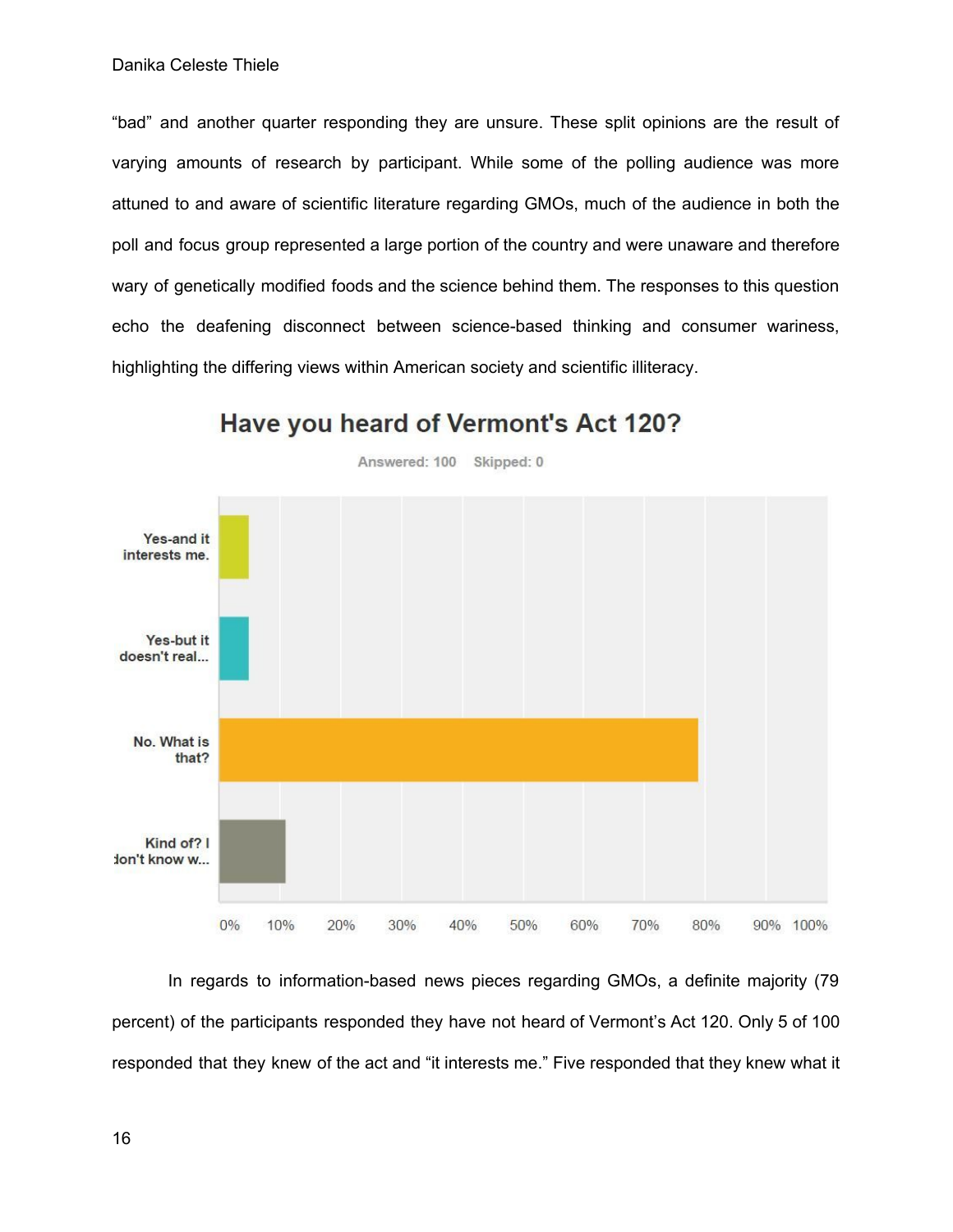was but it didn't interest them, and eleven responded that they had heard of it but didn't know its significance. Act 120 is often regarded as "a light in the DARK" (DARK referencing the DARK Act) that was debated as recently as July 1, 2016, only a few months before the survey was conducted. This being said, the regard and priority of GMOs is very low in the minds of modern Americans ranging in age and income level. Inferring from these results, transgenic foods are not something of significant concern and are not highly researched by the average citizen. From this inference, it is safe to say that the labeling of GM foods will not have a significant impact on the food industry, yet the American legislation is still hesitant to label.

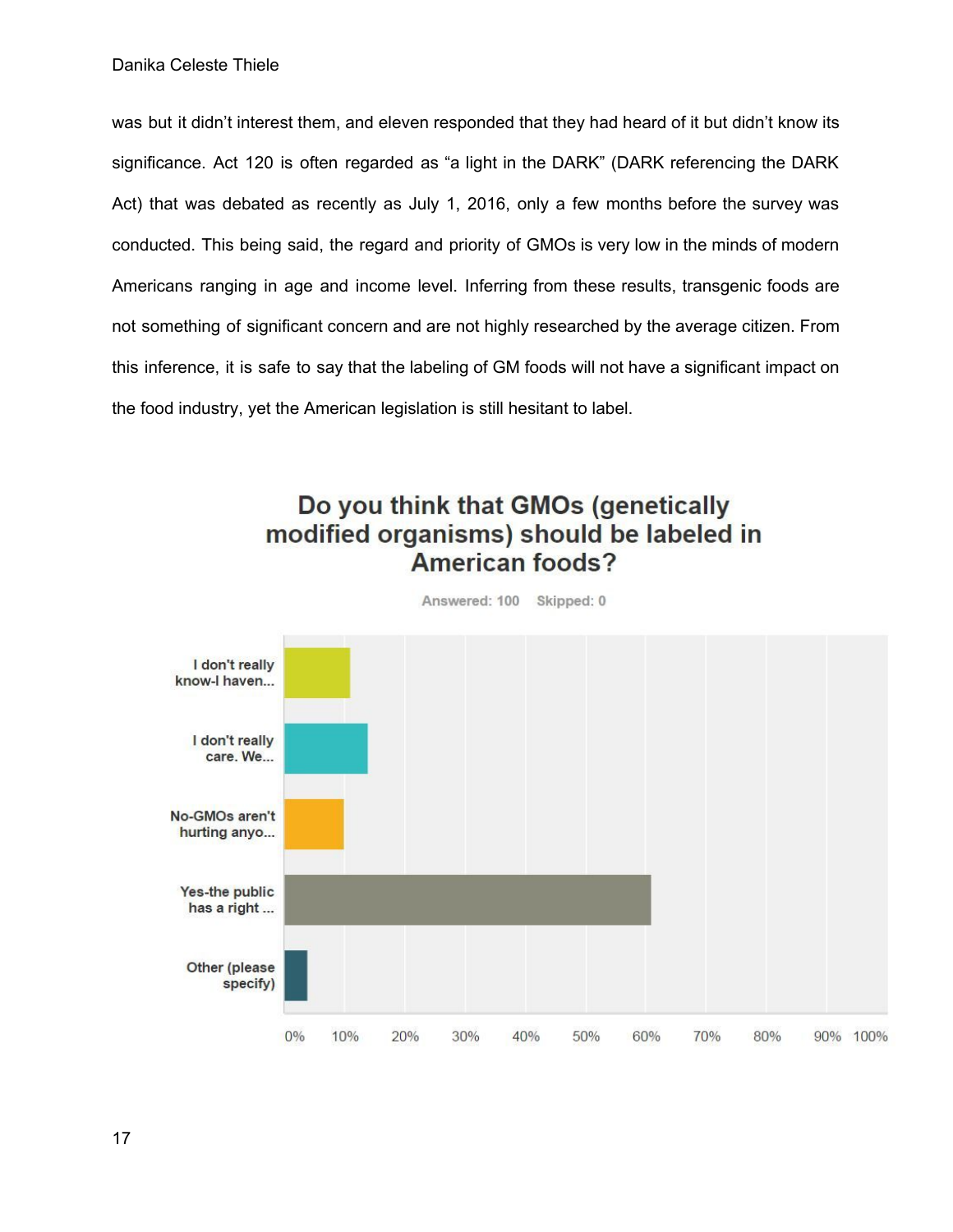The majority of respondents (61 percent) polled that "the public has a right to know whether or not their foods have been genetically modified" when asked if America should enforce transgenic labeling. A quarter of the surveyed population responded that they either "don't care" or "don't really know" if GMOs should be labeled, and 10 percent responded that "GMOs aren't hurting anyone, so why should they be labeled?" Four respondents answered with their own answers, one of which was "yes, but there should be a published list of criteria that explains what constitutes a GMO, and maybe labels that correspond to levels of modification." This response best resonates with the purpose of this research and further advances the idea that Americans imply the right to know if their foods are GM but the criteria should be dense, public and scientifically based. The responses to this question further suggested that the American public believes that they have a right to know if foods are GM, or else the public is so far removed from the controversy that they hold no concerns regarding transgenic organisms. Only 10 percent of the respondents answered that GMOs should not be labeled on the grounds that the foods hold no detrimental effects.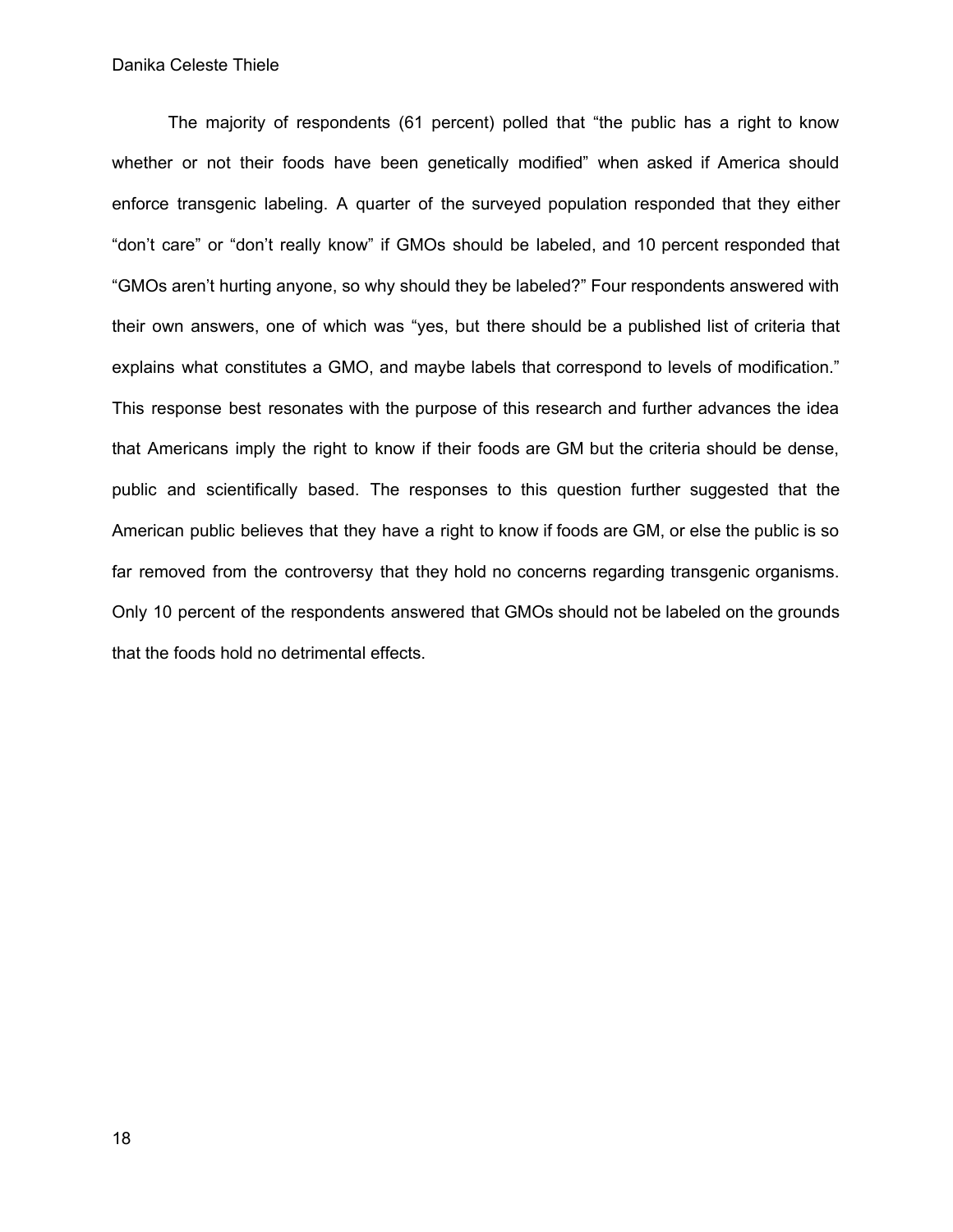| Do you care about genetically modified |
|----------------------------------------|
| ingredients? Why or why not?           |

Answered: 74 Skipped: 26

| Responses (74)                       | <b>Text Analysis</b>                                                                                                                                                                                                                                                                                                                                                                                                       | <b>My Categories</b> |                  |    |
|--------------------------------------|----------------------------------------------------------------------------------------------------------------------------------------------------------------------------------------------------------------------------------------------------------------------------------------------------------------------------------------------------------------------------------------------------------------------------|----------------------|------------------|----|
| <b>PRO FEATURE</b><br><b>Upgrade</b> | Use text analysis to search and categorize responses; see frequently-used words and phrases. To use Text<br>Analysis, upgrade to a GOLD or PLATINUM plan.<br>Learn more »                                                                                                                                                                                                                                                  |                      |                  | 63 |
| Categorize as $\blacktriangledown$   | Filter by Category v                                                                                                                                                                                                                                                                                                                                                                                                       |                      | Search responses |    |
| Showing 74 responses                 |                                                                                                                                                                                                                                                                                                                                                                                                                            |                      |                  |    |
| Yes<br>9/26/2016 9:35 PM             | View respondent's answers                                                                                                                                                                                                                                                                                                                                                                                                  |                      |                  |    |
| or isn't bad.                        | I can see the pros and cons. Mostly my concern with GMO products is the monopoly on then and the effect they<br>have on local farmers. It is too broad of a category to make it a dualism no matter how much people will say it is                                                                                                                                                                                         |                      |                  |    |
| 9/26/2016 7:25 PM                    | View respondent's answers                                                                                                                                                                                                                                                                                                                                                                                                  |                      |                  |    |
|                                      | The anti-GMO movement is a hoax based on bad science. If it weren't for GMO's, there would be no<br>strawberries or watermelons in Florida. People who are against GMO's have little to no understanding of what<br>GMO's are. When you say GMO, the people I have encountered automatically associate it with Monsanto. It's a<br>movement based on ignorance and fear.<br>9/26/2016 4:45 PM    View respondent's answers |                      |                  |    |

When polled "do you care about genetically modified ingredients? Why or why not?" with the option of a fill-in answer, the results varied but leaned towards general concern for GM ingredients. This open-ended question challenged respondents to consider and admit their own opinion regarding GMOs, and all respondents either expressed a concern for GM foods or dismissed the foods as being scientifically based, therefore inherently fine for human consumption. Concerns ranged from economic to scientific and miniscule to disturbed, with multiple respondents claiming their concern being "the effect on local farmers" in contrast with general health concerns about consumption. Multiple respondents answered that the American public should have more of an awareness of where and how their food is produced, but that they personally do not view GMOs as unsafe. Respondents indicated the need to genetically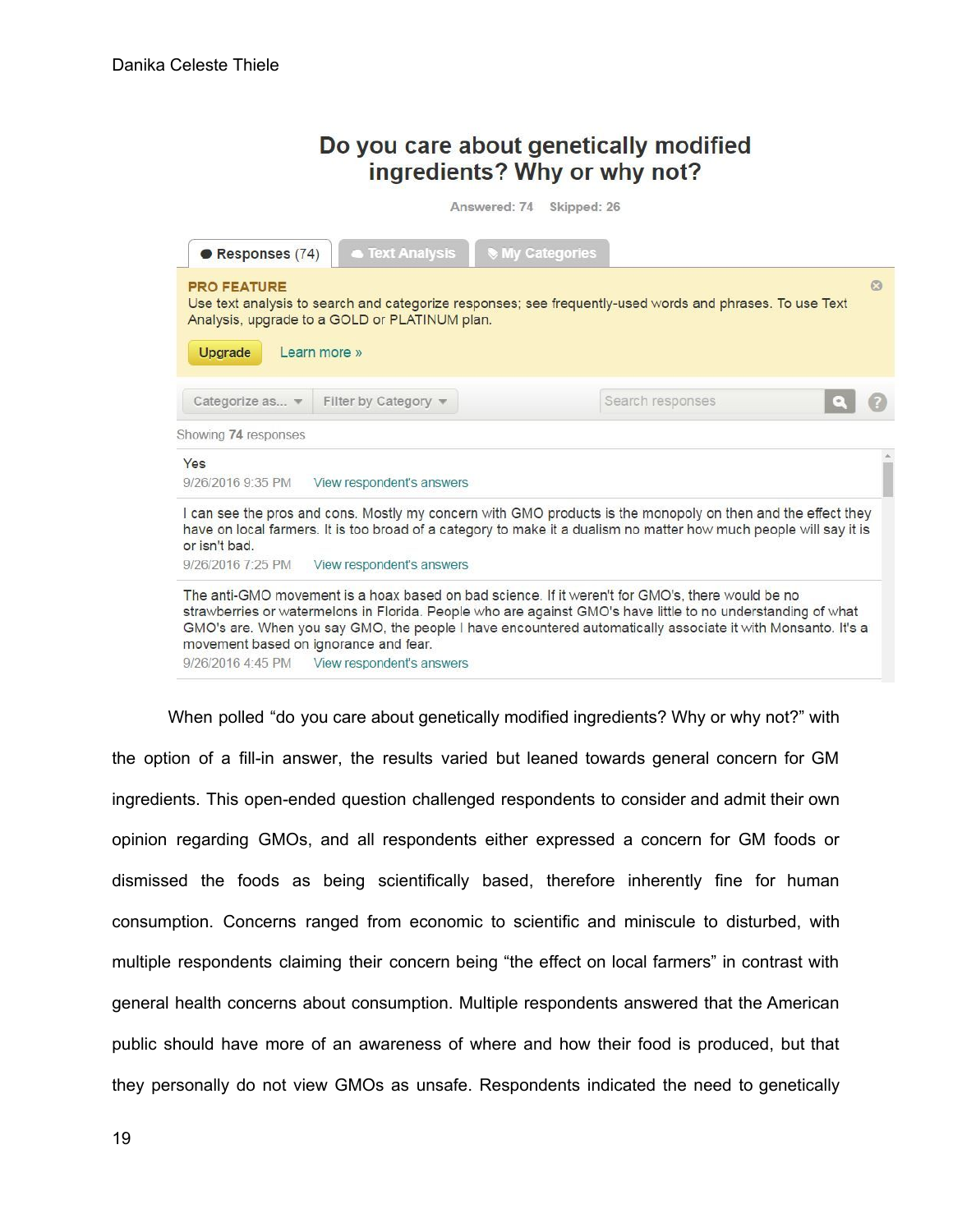modify foods/plants for their survival, the general opinion being that this use of genetic modification was valid in the respect of food preservation.

## **Results and Discussion**

Qualitative research found through surveys and a focus group revealed mixed feelings regarding genetically modified foods, though there was general concern. While there is a definite concern regarding transgenic food, many consumers feel they do not have access to appropriate knowledge regarding GM foods necessary in deeming GM foods healthy or unhealthy for human consumption. According to this qualitative research, consumers generally regard GM foods as "bad" though they accept them as necessary within modern society and America as food sources. Most of the respondents (58 percent) admitted they eat GM foods on a regular basis while 7 percent claimed to have no idea where their food comes from. This dissemination of information reveals that Americans, when asked, claim to have a concern about GM foods, but this concern may or may not translate into buying habits.

Companies are hesitant to label foods because mixed responses to GMOs intimidate them (Zainol et al, 2015). However, this research accentuates the idea Americans feel like they don't have appropriate knowledge to make informed decisions in regards to GMOs, and therefore lean more to the side of acceptance of this product that is already so widespread. Consumers eat GM foods everyday, and most (58 percent) are aware of this fact. These consumers are aware, yet they still consume the product due to a variety of conditions including cost and taste. When contrasting the desire to eat non-GMO and the price associated with it, the majority of respondents answered they would not go out of their way to eat organically and non-GMO. This suggests that, even if GM foods were labeled, they would still be just as quickly consumed as an unlabeled food. Currently, consumers value price and taste more than manufacturing processes.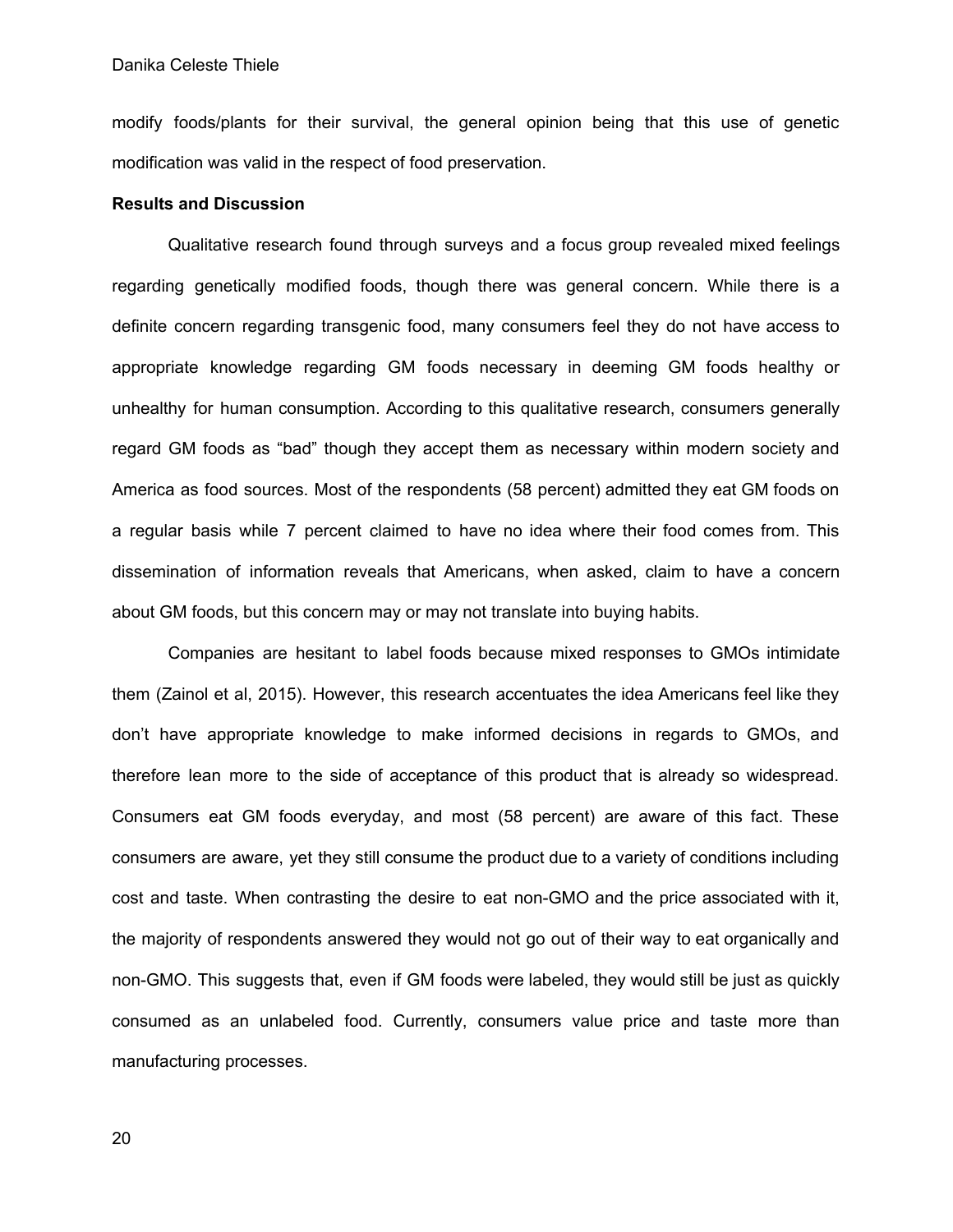Recent studies by "Just Label It!" show that over 90 percent of Americans support mandatory labeling of GMOs (Zainol et al, 2015). The qualitative research done through polling questions and focus groups within this study resonated this sentiment. Though many of the respondents felt they needed more information, they responded that the American public has the inherent right to know the processes involved in the growth of their foods, similar to the carb and calorie content.

## **Conclusion**

On July 31, 2016, former President Obama signed bill S. 764 into existence. The bill puts into place an overarching standard for foods made with GM ingredients. The move came two weeks after Congress passed legislation laying out the need for labeling on all food packages indicating whether or not they contain GMO ingredients in direct response to Vermont's Act 120 and inter-state discrepancies. A big criticism of this bill is its allowance for companies to use QR codes or 1-800 numbers as a form of GMO labeling, an unclear and obscure solution to the public's outcry for mandatory labeling citation. Some opponents currently call the bill the DARK Act, short for "Denying Americans the Right to Know" in argument that these alternative labels discriminate against low-income consumers who lack the technology to access the information.

GMOs are estimated to be in the majority of our food, from 75 percent to 80 percent of America's daily consumption (Zainol et al, 2015). Though the FDA has made statements saying the foods are safe for human consumption, most consumers argue that, safe or not, they still have the right to know if what they are consuming has been genetically modified. American companies argue new labels would prove too expensive (Zainol et al, 2015), but currently 64 countries, including most of the EU, have already transitioned ("More Americans Embracing Plant-Based, Organic & Non-GMO Foods: Dairy Alternatives Ranked as the Favorite 'Better-For-You' Food," 2016). It was found in this qualitative research study that most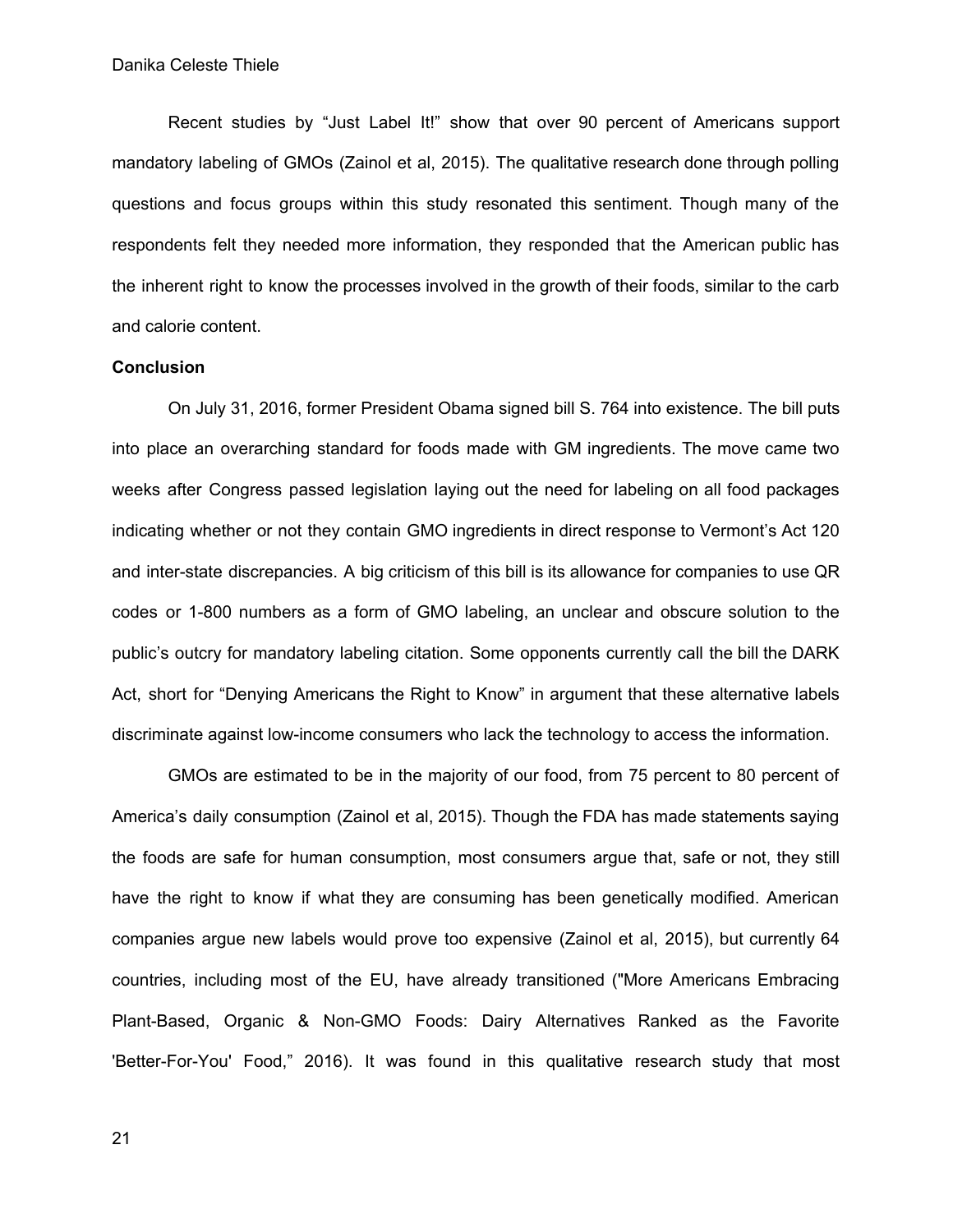consumers polled would not change their buying habits when purchasing GM foods, and that genetic modification is second to taste and price.

The need to label GM foods is viewed throughout public opinion polls as something the public is concerned with. The general sentiment is that, despite the food's health value, the American public has an intrinsic right to know if the food they are consuming is indeed transgenic. These labels should be clear, easily seen and not hidden. The participants polled and surveyed viewed QR and 1-800 number are interim solutions to be enforced while the FDA researches the long-term effects of GM foods. As seen when the bill was initially proposed, the public does not accept this QR code solution as permanent. It does blatantly disregard American consumers without access to technology, favoring citizens with cell phones. Cell phones should not be necessary in disseminating nutritional facts regarding the foods citizens purchase on a daily basis. This information should be open, transparent and viewable in-store. American politicians need to honor the public's cries for labeling and meet the rest of the world, which is already labeling this essential fact. Easy to access, understandable marketing efforts should be employed regarding transgenic foods. The public should be directed to scientific research translated for public consumption, and such research should be peer-reviewed and relevant.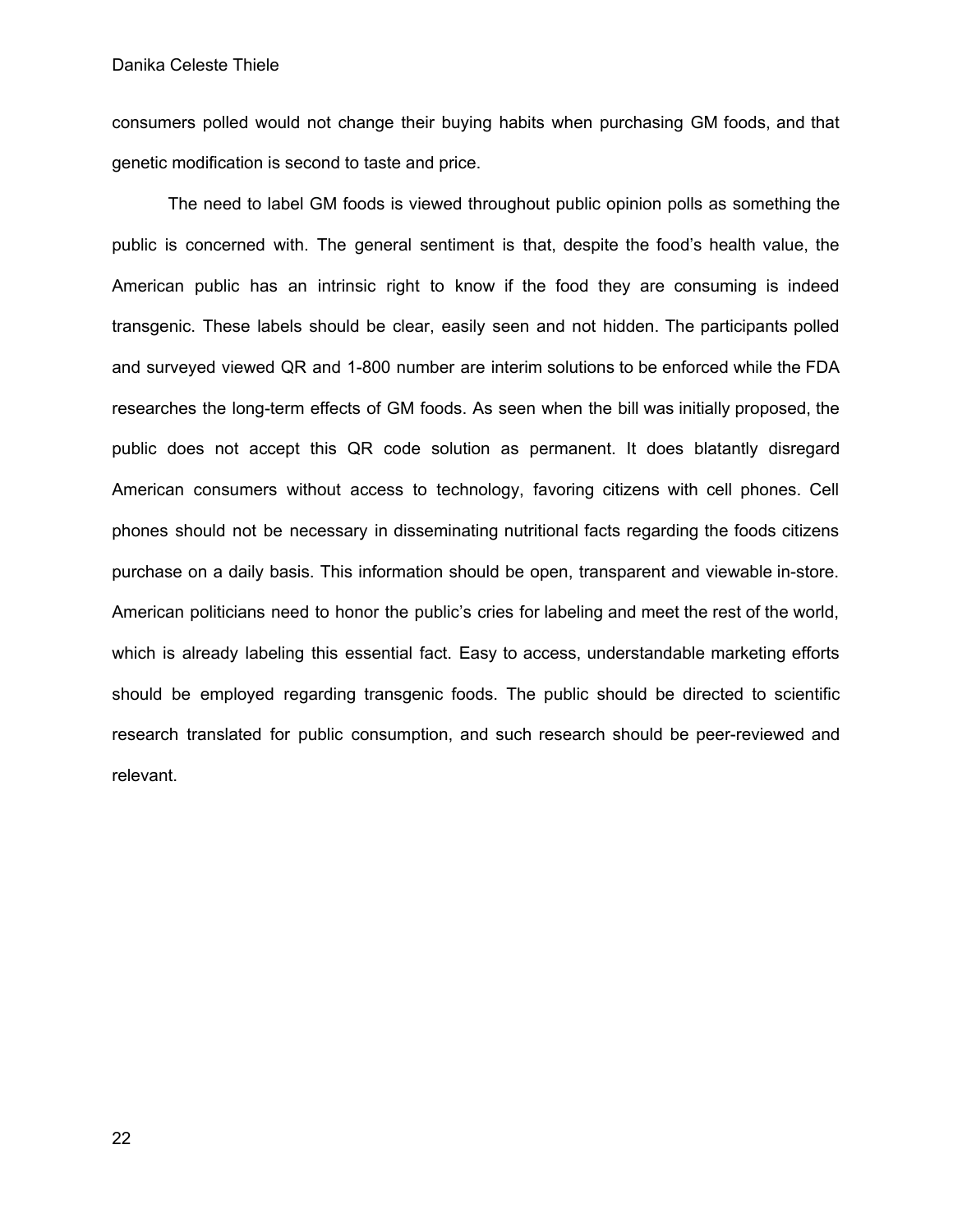## **References**

American Association for the Advancement of Science (AAAS), Legally mandating GM food labels

could 'mislead and falsely alarm consumers' (2012). [Online]. Available:

http://www.aaas.org/news/

aaas-board-directors-legally-mandating-gm-food-labels-could-%

E2%80%9Cmislead-and-falsely-alarm [27 August 2015].

C. James, "Global status of commercialized biotech/GM crops: 2014," ISAAA Brief 49, 2014.

Davidson, Tish. "Genetically Modified Food." The Gale Encyclopedia of Public Health, edited by Laurie J. Fundukian, vol. 1, Gale, 2013, pp. 384-387. Gale Virtual Reference Library, ezproxy.flsouthern.edu:2048/login?url=http://go.galegroup.com/ps/i.do?p=GVRL&sw=w& u=lake33936&v=2.1&id=GALE%7CCX2760500108&it=r&asid=ebe64bb49cfa390dfdc90 a08fd498a4c. Accessed 6 Mar. 2017.

Delwaide, A.C., Nalley, L.L., Danforth, D.M., Dixon, B.L.and Nayga, R.M. (2015) Revisiting GMOs: are there differences in European consumers' acceptance and valuation for cisgenically vs. transgenically bred rice?PLoS ONE, 10, e0126060.

[http://onlinelibrary.wiley.com/doi/10.1111/pbi.12442/abstract;jsessionid=BBA4D1E17226](http://onlinelibrary.wiley.com/doi/10.1111/pbi.12442/abstract;jsessionid=BBA4D1E172260F6867060B8D8A0A612C.f01t04)

[0F6867060B8D8A0A612C.f01t04](http://onlinelibrary.wiley.com/doi/10.1111/pbi.12442/abstract;jsessionid=BBA4D1E172260F6867060B8D8A0A612C.f01t04)

"Green America: The Tipping Point Is Here On GMOs, With 10 Major Companies Shifting To Non-GMO Products." PR Newswire, 7 June 2016. Academic OneFile, ezproxy.flsouthern.edu:2048/login?url=http://go.galegroup.com/ps/i.do?p=AONE&sw=w &u=lake33936&v=2.1&id=GALE%7CA454387815&it=r&asid=9f5ec1bd9987d0b7f8188af 96a3b37fd. Accessed 6 Mar. 2017.

Gresshoff, Peter M., and Belinda Martineau. Technology Transfer of Plant Biotechnology. Boca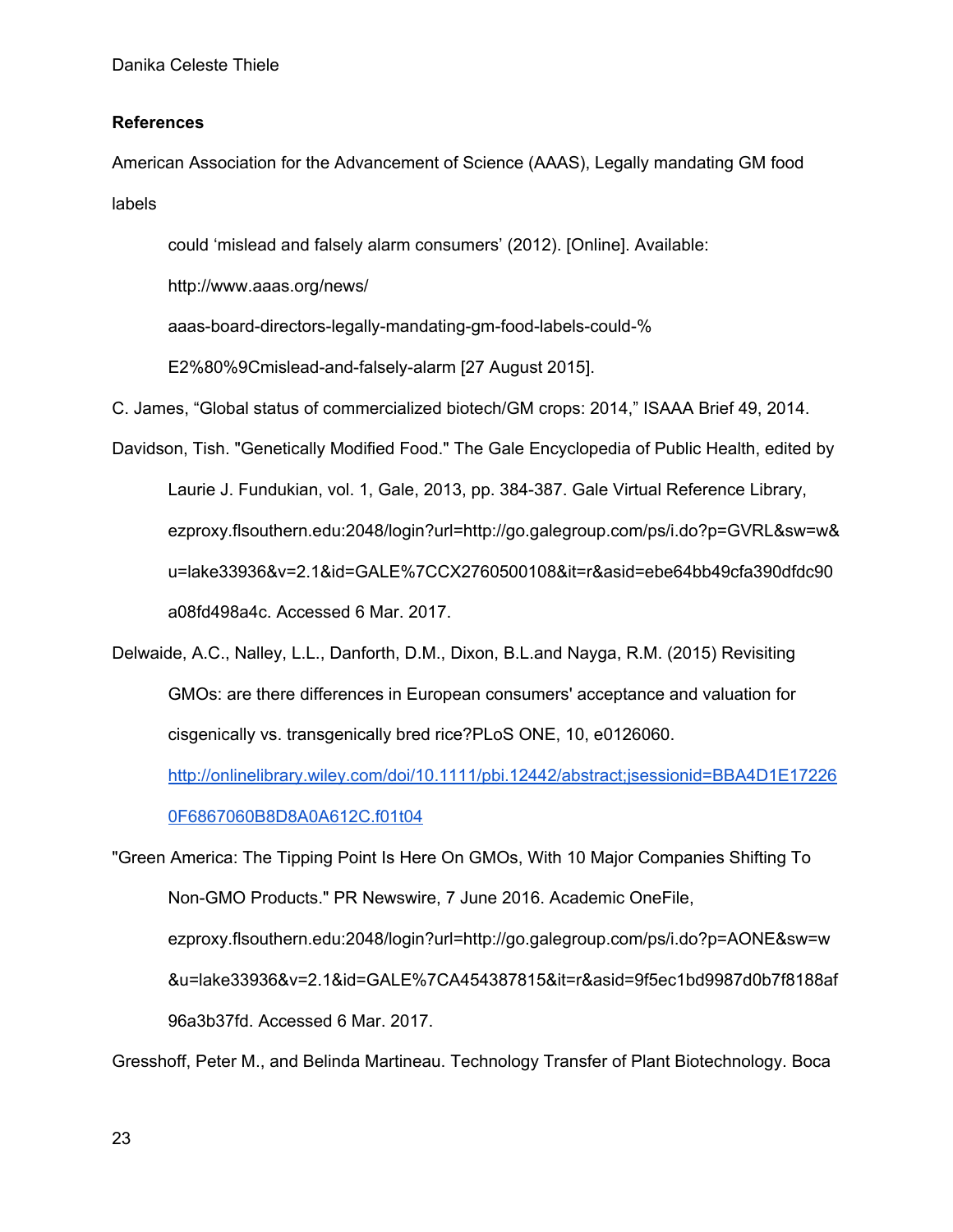Raton, FL: CRC, 1997. Print.

"Healthy Conscious Consumers Shop Values, Seek Non-GMO and Food [Transparency](http://marketlohas.weebly.com/views-blog/healthy-conscious-consumers-shop-values-seek-non-gmo-and-food-transparency-according-to-our-2015-market-lohas-mambotrack-survey)

According to Our 2015 Market LOHAS [MamboTrack](http://marketlohas.weebly.com/views-blog/healthy-conscious-consumers-shop-values-seek-non-gmo-and-food-transparency-according-to-our-2015-market-lohas-mambotrack-survey) Survey." Market Dynamics, Feb.

4, 2015. [Academic](http://marketlohas.weebly.com/views-blog/healthy-conscious-consumers-shop-values-seek-non-gmo-and-food-transparency-according-to-our-2015-market-lohas-mambotrack-survey) OneFile, <http://marketlohas.weebly.com/views-blog>

[/category/lohas%20market%20research%20trends](http://marketlohas.weebly.com/views-blog/healthy-conscious-consumers-shop-values-seek-non-gmo-and-food-transparency-according-to-our-2015-market-lohas-mambotrack-survey)

Lehrer SB, Bannon GA, "Risks of allergic reactions to biotech proteins in foods: perception and  $\lambda$ 

reality. Allergy 60:559-64 (2005).

Popek, S., & Halagarda, M. (2017). Genetically modified foods: Consumer awareness,

opinions

and attitudes in selected EU countries. International Journal Of Consumer Studies, (3),

325. doi:10.1111/ijcs.12345

"New Study Reveals More Americans Embracing Plant-Based, Organic and Non-GMO Foods."

PR Newswire, 7 Sept. 2016. Academic OneFile,

http://www.prnewswire.com/news-releases/new-study-reveals-more-americans-embracin

g-plant-based-organic-and-non-gmo-foods-300323573.html

"More Americans Embracing Plant-Based, Organic & Non-GMO Foods: Dairy Alternatives

Ranked as the Favorite 'Better-For-You' Food." Nutraceuticals World, no. 8, 2016, p. 16. EBSCOhost,

ezproxy.flsouthern.edu:2048/login?url[=http://search.ebscohost.com/login.aspx?direct=tr](http://search.ebscohost.com/login.aspx?direct=true&AuthType=ip,uid&db=edsgao&AN=edsgcl.468699852) [ue&AuthType=ip,uid&db=edsgao&AN=edsgcl.468699852](http://search.ebscohost.com/login.aspx?direct=true&AuthType=ip,uid&db=edsgao&AN=edsgcl.468699852).

Ruth, T. T., Rumble, J. J., Gay, K. G., & Rodriguez, M. R. (2016). The Importance of Source: A Mixed Methods Analysis of Undergraduate Students' Attitudes Toward Genetically